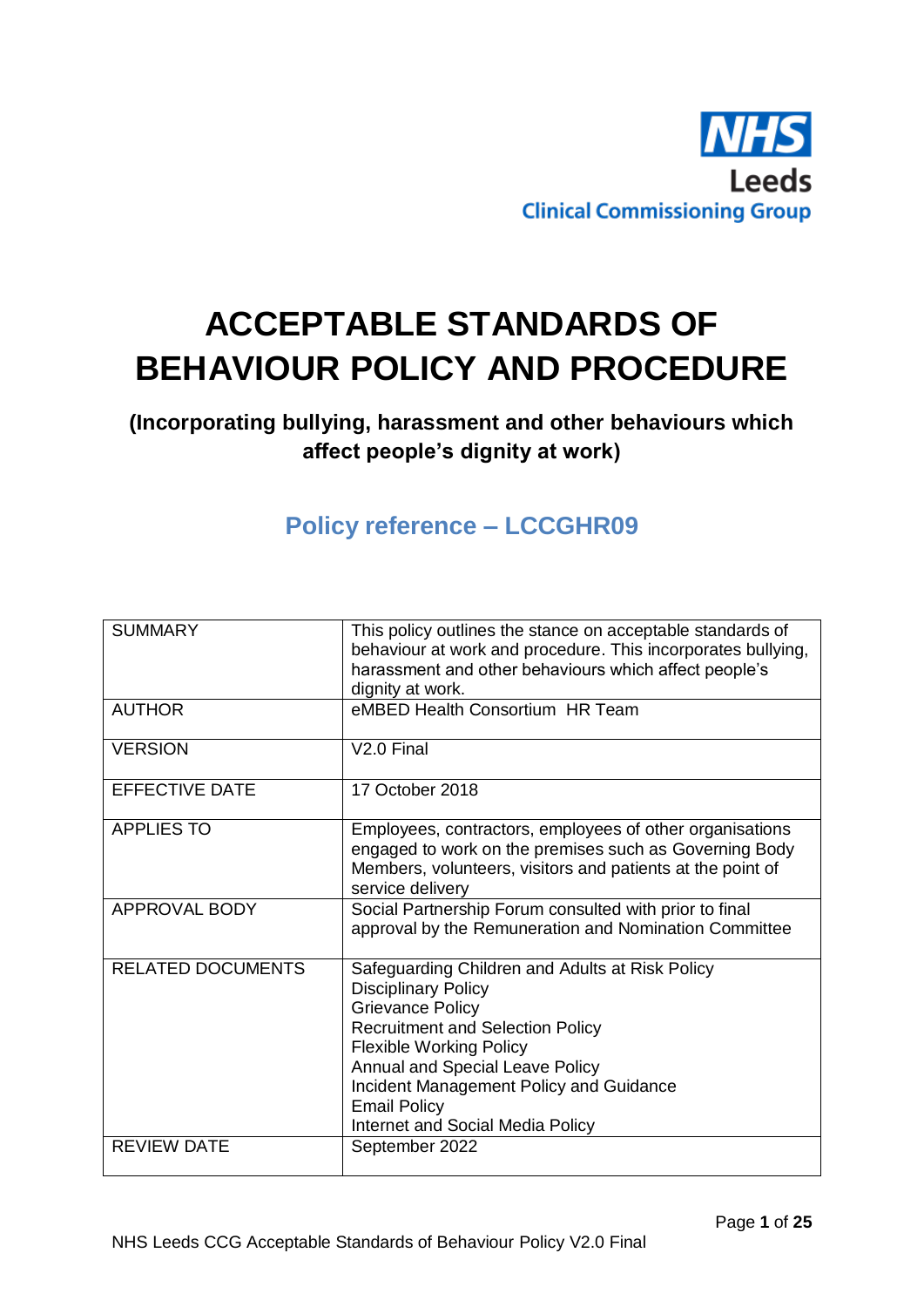# **VERSION CONTROL SHEET**

| <b>Version</b> | <b>Date</b> | <b>Author</b>      | <b>Status</b> | <b>Comment</b>                                                                                                                                                                                                                                      |
|----------------|-------------|--------------------|---------------|-----------------------------------------------------------------------------------------------------------------------------------------------------------------------------------------------------------------------------------------------------|
| 1.1            | 21/11/2013  | Hannah<br>Morris   | draft         |                                                                                                                                                                                                                                                     |
| 1.2            | 12/05/2014  | Liz Orton          | <b>Draft</b>  | <b>Updated following Social Partnership</b><br>Forum                                                                                                                                                                                                |
| 1.3            | 06/02/2014  | lan<br>Corbishley  | <b>Draft</b>  | <b>GDPR Update</b>                                                                                                                                                                                                                                  |
| 2.0            | 31/05/2018  | lan.<br>Corbishley | <b>Draft</b>  | Full review of policy with transition to a<br>single CCG. The key updates appear in<br>3.1, 14.1, 18.5.1 and in appendices A<br>(examples of unacceptable behaviour)<br>and C (recording information, key<br>agency support, procedure flow chart). |
|                | 27/09/2018  |                    | <b>Draft</b>  | Approved by Social Partnership Forum                                                                                                                                                                                                                |
|                |             |                    |               |                                                                                                                                                                                                                                                     |
|                |             |                    |               |                                                                                                                                                                                                                                                     |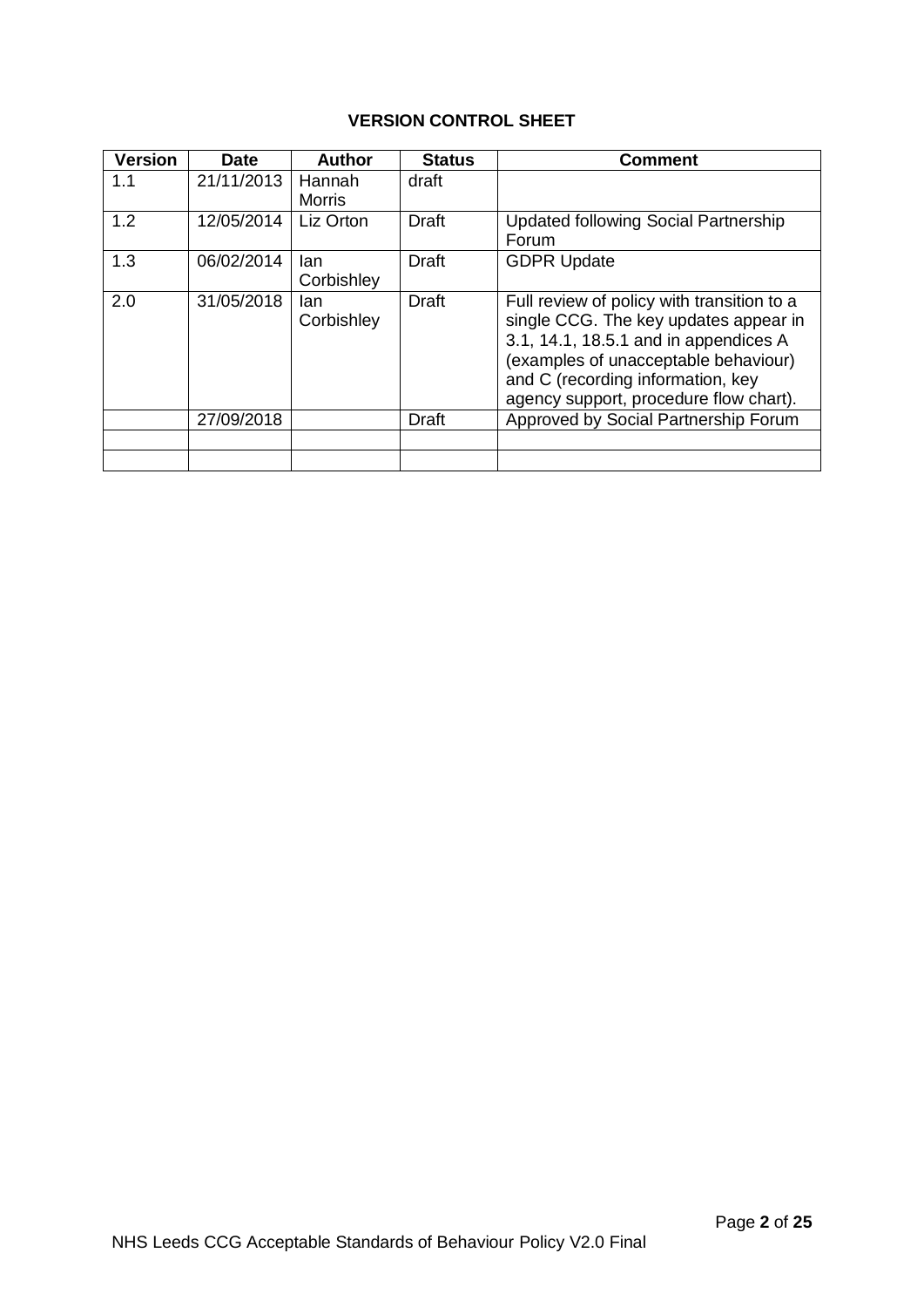# **CONTENTS**

| <b>Section</b> |                                                | Page           |
|----------------|------------------------------------------------|----------------|
| 1.             | Purpose                                        | 4              |
| 2.             | Scope                                          | 4              |
|                | 3. Equality statement                          | 5              |
|                | 4. Accountability                              | 5              |
| 5.             | Implementation and monitoring                  | 5              |
|                | 6. Responsibilities                            | 5              |
|                | 6.2 Employees                                  | 5              |
|                | 6.3 Line managers                              | 6              |
|                | 6.4 Governing Body members and senior managers | 6              |
|                | Human resources team<br>6.5                    | 6              |
|                | 7. Scheme of Delegation                        | 6              |
| 8.             | Records                                        | 7              |
|                | 9. Approach                                    | $\overline{7}$ |
|                | 10. Definitions                                | $\overline{7}$ |
|                | 10.1 Discrimination                            | 8              |
|                | 10.2 Harassment                                | 8              |
|                | 10.3 Victimisation                             | 8              |
|                | 10.4 Bullying                                  | 8              |
|                | 10.5 Violence                                  | 8              |
|                | 11. Seriousness / Police investigations        | 8              |
|                | 12. Third parties                              | 9              |
|                | 13. Personal relationships at work             | 9              |
|                | 14. Domestic abuse                             | 9              |
|                | 15. Dress and appearance                       | 10             |
|                | 16. Procedure                                  | 10             |
|                | 17. Informal stage                             | 11             |
|                | 18. Formal stage                               | 12             |
|                | 18.3 Investigation                             | 12             |
|                | 18.4 Outcome meeting                           | 13             |
|                | 18.5<br>Appeal                                 | 13             |

# **Appendix**

| A Examples of unacceptable behaviour                              | 15 |
|-------------------------------------------------------------------|----|
| B Managing personal relationships at work                         | 17 |
| C Good practice guidance and procedure for employees experiencing | 18 |
| domestic abuse                                                    |    |
| <b>Procedure Flow Chart</b>                                       | 22 |
| <b>Equality Impact Assessment</b>                                 | 23 |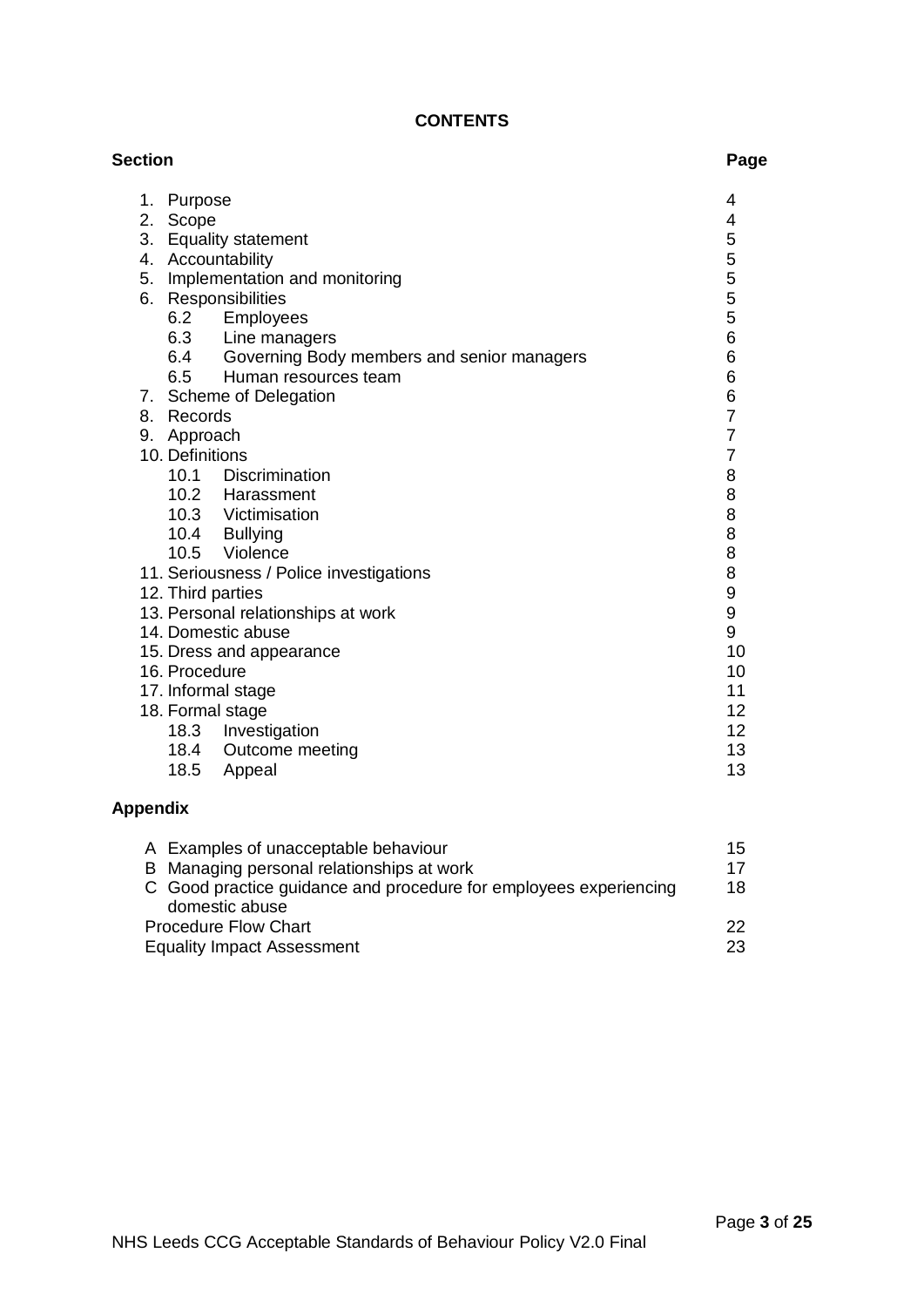# **1. PURPOSE**

- 1.1 This document sets out NHS Leeds Clinical Commissioning Group's (GGC's) policy and procedure on acceptable standards of behaviour in the workplace. It is drafted to comply with statutory requirements, professional codes of conduct and other legal requirements.
- 1.2 Certain types of harassment are regarded as unfair discrimination and are covered by statute. The Equality Act (2010) covers age, disability, gender reassignment, marriage and civil partnership, pregnancy and maternity, race, religion or belief, sex and sexual orientation. Under the Criminal Justice and Public Order Act 1995 the use of threatening, abusive or insulting words, or disorderly behaviour intended to cause harassment, alarm or distress, is a criminal offence. Under Article 14 of the Human Rights Act 1998, discrimination in any form is prohibited. Employers are also responsible for the health, safety and welfare at work of all employees under the Health and Safety at Work Act 1974.
- 1.3 The CCG recognises that all employees have the right to be treated with consideration, dignity and respect. The purpose of this policy is to support a working environment and culture in which bullying, harassment and other similar behaviour is unacceptable. A zero tolerance approach to unacceptable behaviour is expected and any unacceptable behaviour will not be tolerated in any form. Employees are encouraged to discuss support options with managers and human resources representatives.
- 1.4 Each individual carries personal responsibility for their own behaviour in relation to this policy and are responsible for ensuring that their conduct is in line with the standards set out in this policy. The policy is underpinned by the following principles:
	- Protect the dignity of all employees.
	- Respect and value differences.
	- Ensure all policies and procedures are consistent with the principles of justice, fairness and respect for all employees and the CCG.
	- Prevent acts of discrimination, exclusion, unfair treatment and other negative or demeaning behaviour.
	- Ensure that there are appropriate procedures, systems and campaigns in place to promote the dignity of employees at work.
	- Provide advice, information and support that protects the dignity of employees.
	- Raise awareness of this policy, making training and education available at all levels in the CCG to ensure individuals are aware of the behaviour expected of them and their responsibilities.

# **2. SCOPE**

2.1 This policy will apply to all employees, contractors, employees of other organisations engaged to work on the premises such as Governing Body members, volunteers, visitors and patients at the point of service delivery (for the purpose of this policy the term "employee" will apply to all the groups stated). Any employee safeguarding issues will be dealt with in line with the Safeguarding Children and Adults at Risk Policy.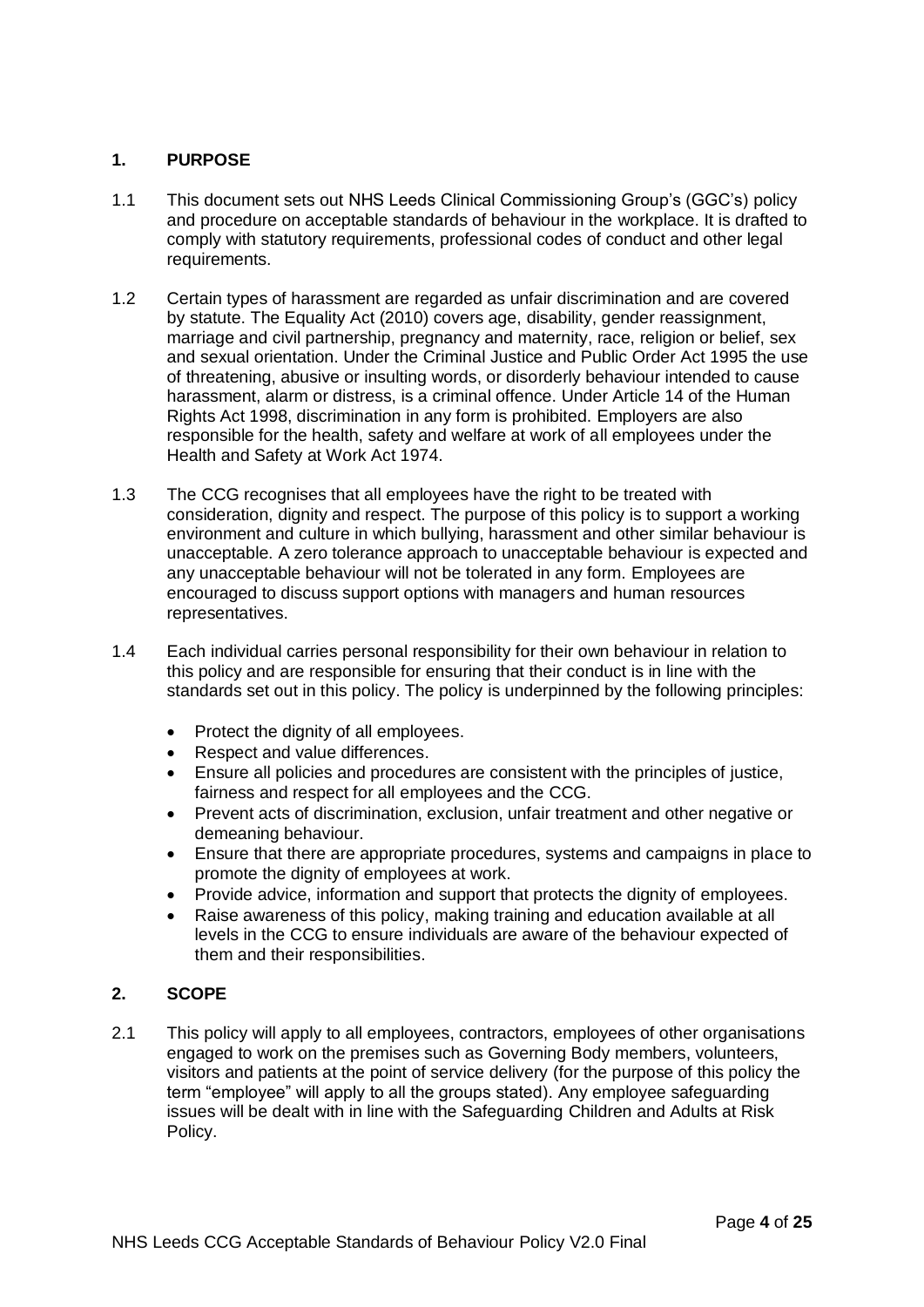# **3. EQUALITY STATEMENT**

3.1 In applying this policy, the CCG will have due regard for the need to eliminate unlawful discrimination**,** promote equality of opportunity**,** and provide for good relations between people of diverse groups, in particular on the grounds of the following characteristics protected by the Equality Act (2010); age, disability, gender reassignment, marriage and civil partnership, pregnancy and maternity, race, religion or belief, sex and sexual orientation. In addition, the CCG will ensure that employees and job applicants are not unreasonably discriminated against on the basis of other characteristics including socio-economic status, offending background, political affiliation and trade union membership. A single Equality Impact Assessment is used for all policies and procedures.

# **4. ACCOUNTABILITY**

4.1 The Chief Executive is accountable for this policy.

# **5. IMPLEMENTATION AND MONITORING**

- 5.1 The Remuneration and Nomination Committee is responsible for formal approval and monitoring compliance with this policy. Following ratification the policy will be shared with staff in the e-bulletin and will be available on the website.
- 5.2 The policy and procedure will be reviewed periodically by the Workforce and Diversity Management Group in conjunction with human resource representatives and trade union representatives where applicable. Where review is necessary due to legislative change, this will happen in a timely manner.

# **6 RESPONSIBILITIES**

6.1 Good working relations are vital for the CCG to operate successfully and provide services. There is a joint responsibility for management, trade unions and employees to accept the responsibility of working together on issues in good faith and with the shared intention of facilitating good working relations.

# **6.2 Employees**

- 6.2.1 It is the responsibility of employees to ensure that:
	- They help ensure individuals do not suffer any form of unacceptable behaviour by conducting themselves in a manner that does not cause offence to another person.
	- They carry personal responsibility for their actions on or off site.
	- They act in a manner consistent with the values and expectations of the CCG, and adhere to the standards expressed through the performance development review process.
	- They are aware of their own behaviour and the affects this may have on others around them.
	- They understand the organisation has a zero tolerance approach to unacceptable behaviour.
	- They treat colleagues with respect and dignity and value diversity.
	- They use the procedure in this policy responsibly and in situations where they genuinely believe that unacceptable behaviour is taking place. Malicious use of this policy or false allegations may result in disciplinary action.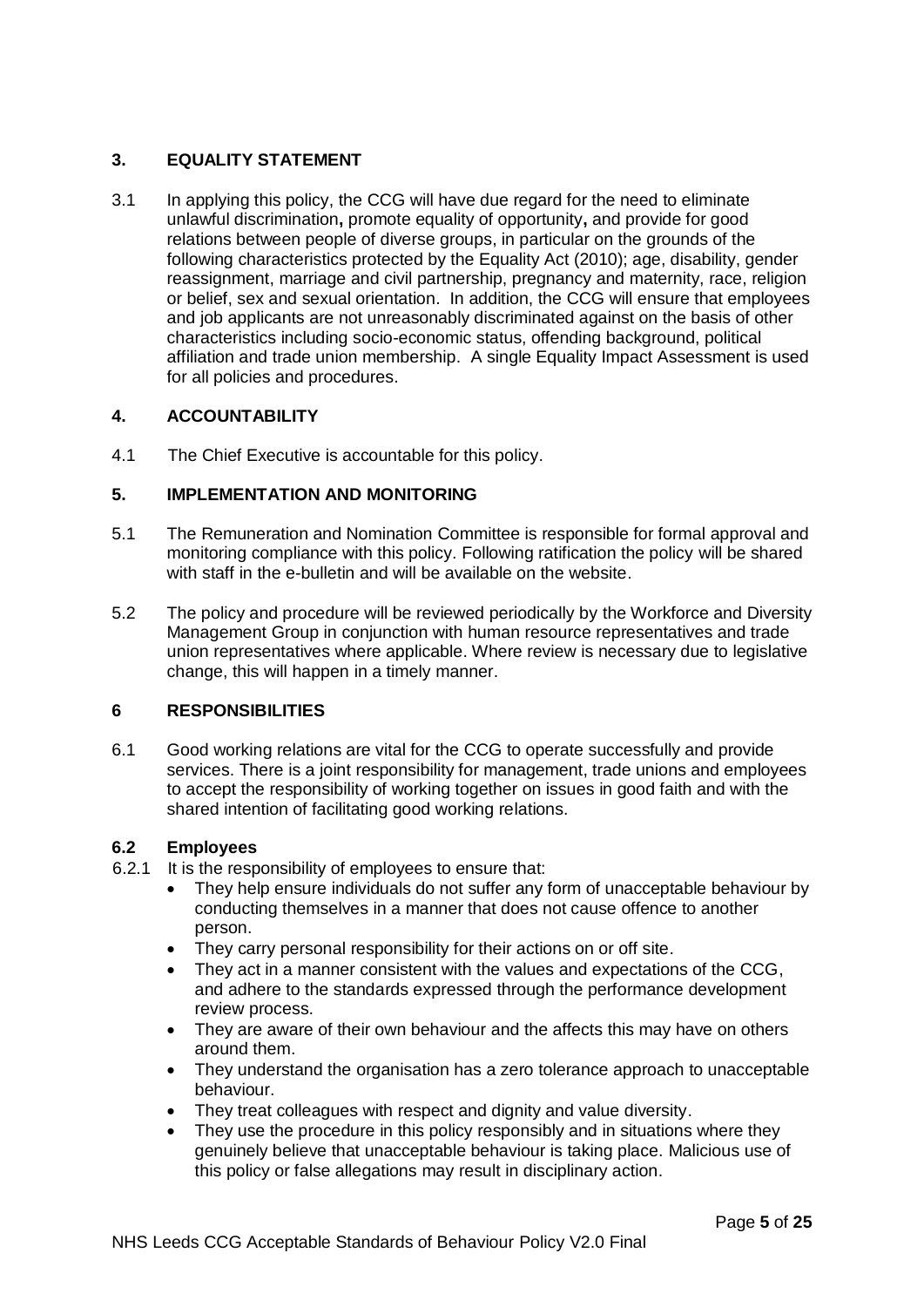# **6.3 Line managers**

- 6.3.1 It is the responsibility of line managers to ensure :
	- All employees are aware of the content of this policy and what is acceptable and what is not acceptable behaviour at work.
	- There is a supportive working environment.
	- The observance of expected behaviours and standards by appropriate application of policies and procedures and that these expectations are communicated to employees through the performance development review process.
	- They take prompt action to prevent and stop inappropriate behaviours by using this policy.
	- If an employee makes a complaint (informally or formally) they execute their duty to consider it and take appropriate action and inform a Human Resource representative.
	- If an employee makes a complaint they give consideration and seek advice where appropriate regarding issues of protection.
	- They attend training session instigated by the organisation as well as taking ownership regarding their own Continuous Professional Development (CPD).
	- There will be no victimisation of any employee who has made or assisted someone else to bring a complaint.

# **6.4 Governing Body members and executive management**

- 6.4.1 It is the responsibility of the Governing Body members and Executive Management Team to ensure that:
	- They demonstrate full commitment to the prevention and elimination of unacceptable behaviour at work.
	- They act as role models in demonstrating appropriate and professional behaviour at work.
	- Policies are developed and implemented which respect the dignity of employees at work.
	- There will be no victimisation of any employee who has made or assisted someone else to bring a complaint.
	- Employees are aware that incidents of unacceptable behaviour will not be tolerated and will be dealt with as a disciplinary offence.

# **6.5 Human Resources Team**

6.5.1 The human resource representative will provide advice and support on all aspects of this policy to ensure application and support.

# **7 SCHEME OF DELEGATION**

| Informal Procedure      | Line manager or equivalent level manager from elsewhere within<br>the CCG                                                                                                                 |
|-------------------------|-------------------------------------------------------------------------------------------------------------------------------------------------------------------------------------------|
| <b>Formal Procedure</b> | Line manager or equivalent level manager from elsewhere within<br>the CCG or the line manager's direct manager if the line<br>manager has been previously involved or implicated          |
| <b>Appeal Procedure</b> | Director, or alternative dependent upon who has been involved<br>with earlier stages, and trade union/staff side representative if<br>available and senior human resources representative |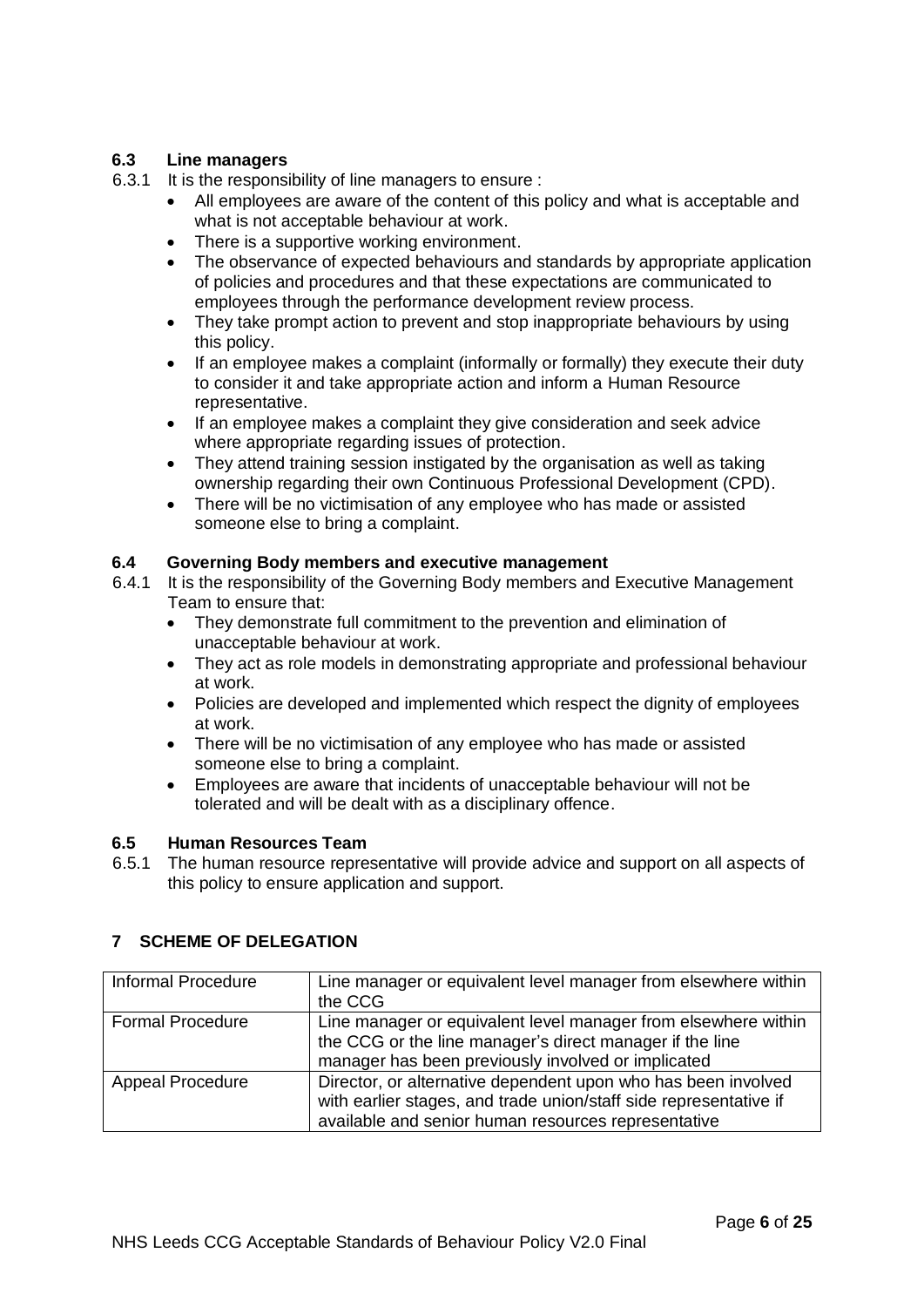# **8 RECORDS**

- 8.1 Where the complaint is informal and resolved at this stage or where a formal investigation did not substantiate the allegations, no record will be kept on personal files.
- 8.2 Where a complaint is substantiated but does not proceed to disciplinary, a letter confirming the outcome will be retained on the personal file of the perpetrator and supporting documentation retained in a separate file for a period of 12 months.
- 8.3 Where a matter proceeds to disciplinary hearing then the storage of records should be in accordance with the disciplinary policy.
- 8.4 The CCG is committed to ensuring that all personal information is managed in accordance with current data protection legislation, professional codes of practice and records management and confidentiality guidance. More detailed information can be found in the CCG's Data Protection and Confidentiality and related policies and procedures*.*

# **9 APPROACH**

- 9.1 The CCG is committed to securing a working environment in which everyone is treated with dignity and respect, in addition to eradicating any unacceptable behaviour at work. Bullying, harassment and other similar behaviour are potentially gross misconduct offences and the offender may be dismissed without notice under the appropriate disciplinary procedure. The organisation encourages staff to report concerns and provides equality and diversity training to prevent discrimination. The organisation will give consideration as to whether unacceptable behaviour is part of institutional abuse and will take appropriate action to address.
- 9.2 The CCG recognises in line with Agenda for Change that unacceptable behaviour "at work" includes any place where the occasion can be identified with either the requirements of the employer, or with social events linked to the same employment. This could therefore be at work or outside of work; this policy and procedure applies equally in both circumstances.
- 9.3 An allegation of behaviours such as bullying, harassment, victimisation and discrimination are very serious and should not be made lightly. Malicious, false or reckless allegations may themselves be disciplinary offences which could lead to disciplinary action being taken up to and including dismissal. The CCG recognises that a balance needs to be struck between the rights and interests of the complainant and those of the alleged perpetrator. Allegations raised regarding bullying and harassment will be taken seriously and treated confidentially. Support will be provided to both parties during any stage of this procedure such support may include accessing counselling services and a referral to occupational health. The CCG gives assurance that there will be no victimisation against an employee making a complaint under this policy, against employees who assist or support a colleague in making a complaint or to the alleged perpetrator.
- 9.4 Consideration should be given to whether the alleged victim is an "adult at risk" and therefore whether a safeguarding referral should be made.

# **10 DEFINITIONS**

#### **10.1 Discrimination**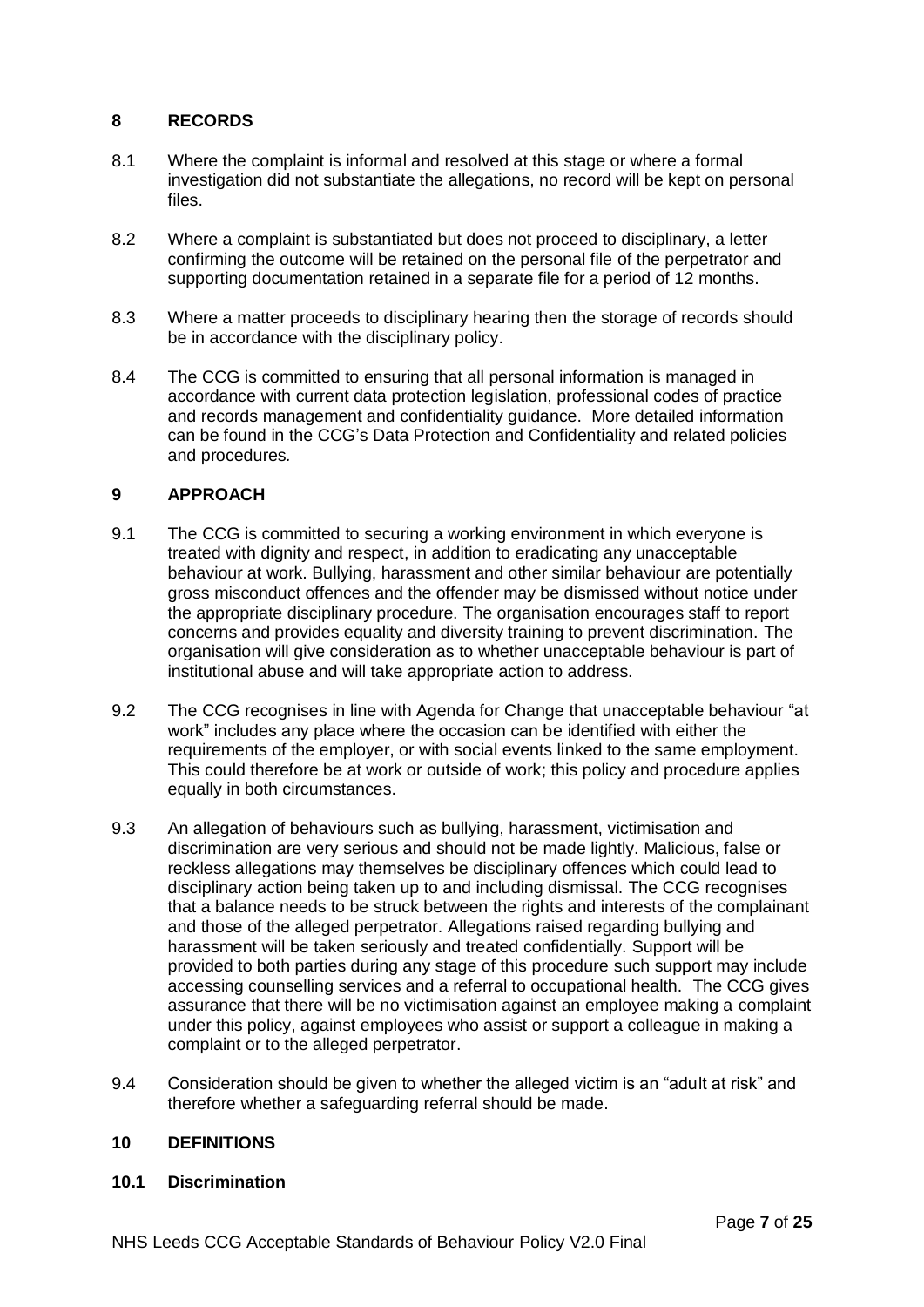- 10.1.1 Direct discrimination occurs when someone is treated less favourably than another person because of a protected characteristic they have or are thought to have (see perception discrimination below), or because they associate with someone who has a protected characteristic (see discrimination by association below).
- 10.1.2 Discrimination by association is direct discrimination against someone because they associate with another person who possesses a protected characteristic.
- 10.1.3 Perception discrimination is direct discrimination against an individual because others think they possess a particular protected characteristic. It applies even if the person does not actually possess that characteristic.
- 10.1.4 Indirect discrimination occurs when the CCG has a condition, rule, policy or even a practice that applies to everyone but particularly disadvantages individuals who share a protected characteristic.

# **10.2 Harassment**

10.2.1 Harassment is unwanted conduct related to a relevant protected characteristic, which has the purpose or effect of violating an individual's dignity or creating an intimidating, degrading, humiliating or offensive environment for that individual.

#### **10.3 Victimisation**

10.3.1 Victimisation occurs when an employee is treated badly because they have made or supported a complaint or raised a grievance under the Equality Act or under the CCG's policies, or because they are suspected of doing so.

#### **10.4 Bullying**

- 10.4.1 There are various examples of bullying, these may compromise:
	- an abuse of power
	- threatening, abusive or humiliating behaviour directed at an individual
	- more subtle isolating behaviour
	- offensive discrimination through vindictive, cruel, insulting, malicious or humiliating behaviour
	- attempting to undermine an individual or group of employees.

#### **10.5 Violence**

10.5.1 Any incident in which a person or group is verbally abused, threatened or assaulted.

Please see Appendix A for further examples.

# **11 SERIOUSNESS / POLICE INVESTIGATIONS**

- 11.1 Unacceptable behaviours covered by this policy may be criminal offences for which the perpetrator could be prosecuted. The complainant may, under relevant criminal legislation, choose to make a formal complaint to the police. If this route is chosen, the complainant should inform the Chief Executive if it is in connection with another employee of the CCG or its provider organisation.
- 11.2 In such situations a decision will be taken by the Chief Executive, supported by an HR representative, in conjunction with the police to determine whether it is appropriate to continue or conclude the internal investigation before the conclusion of the Police investigation or that the Police investigation should take priority over the internal investigation.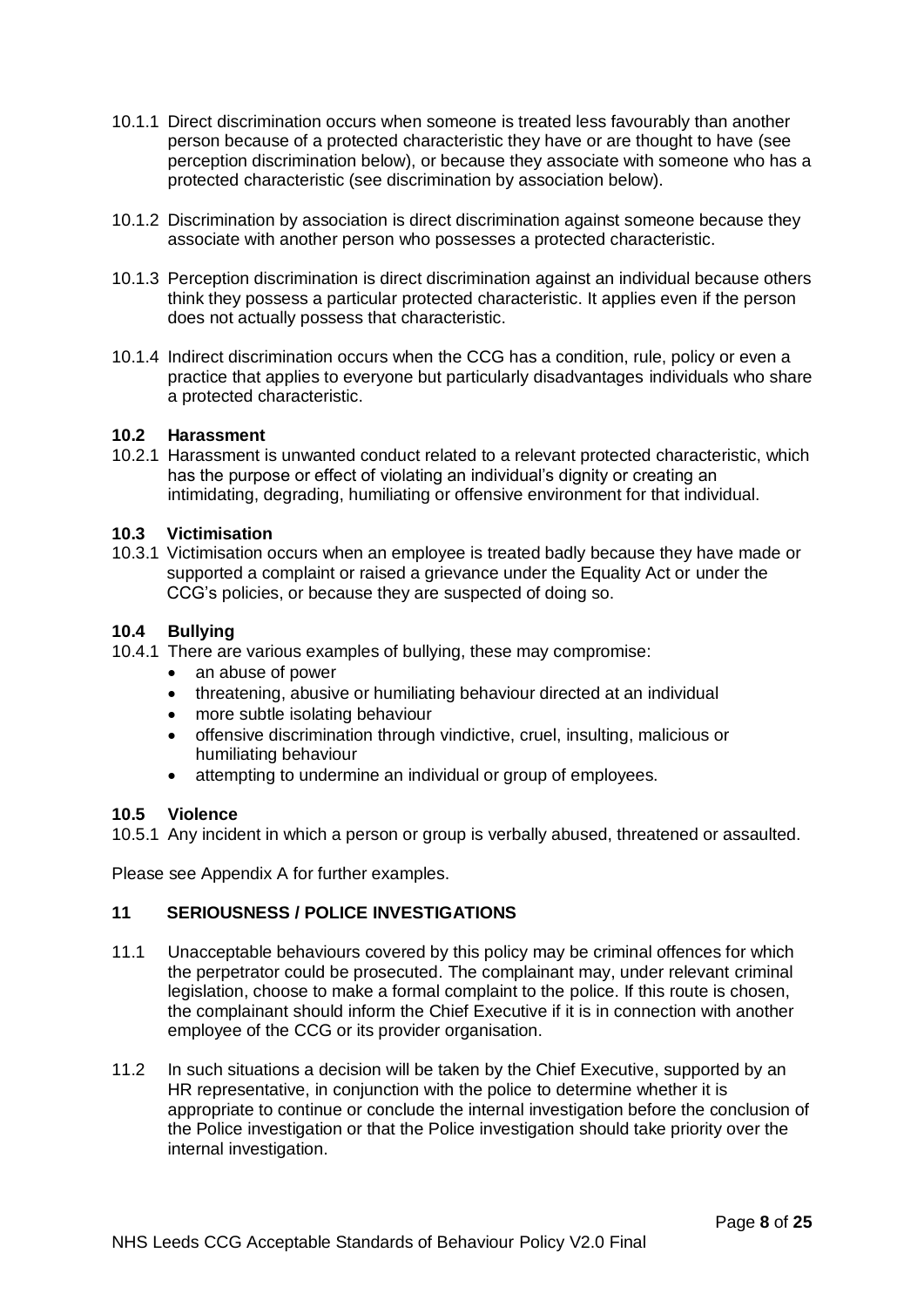# **12 THIRD PARTIES**

- 12.1 The CCG has a duty to provide a safe and secure environment for employees. This includes protection against people who are not employees of the organisation such as clients, customers, providers, independent contractors, agency staff and members of the public.
- 12.2 Where concerns are related to an individual who is not an employee of the organisation i.e. member of the public, the procedure will depend on the nature of the allegation and the relationship. Many incidents of unacceptable behaviour can be dealt with effectively in an informal way please see procedure detailed in section 16. Whether action was taken or not the incident and the way it was managed should be reported to the line manager and documented. If the behaviour persists, or the employee was unable to approach the issue at the time, a further report should be made to the line manager, as it may be necessary to take further action. Repeated incidents of unacceptable behaviour from non-employees towards employees will be taken very seriously and may lead to legal action, exclusion from services or other appropriate sanctions. A complaint made by a member of the public against an employee may be dealt with by the line-manager under the disciplinary procedure depending upon the nature of the allegation.
- 12.3 Where allegations are made against employees of other organisations (where the unacceptable behaviour is connected to their workplace) the CCG director should be informed. Advice should always be taken from a human resources representative before taking action. If this is of a serious nature the director will consider action and if appropriate send a letter to a suitable senior manager in the perpetrator's employing organisation. The letter will outline the concerns, explain the CCG takes allegations very seriously and has a policy protecting all employees from such inappropriate behaviour. The letter will request the organisation of the perpetrator to follow their own procedures to protect the individual who raised the complaint. .
- 12.4 If complaints are made about the CCG's employee by external employees then the employee would be invited to a meeting as part of this policy and procedure.

# **13 PERSONAL RELATIONSHIPS AT WORK**

13.1 From time to time situations may arise where a personal relationship exists between employees of the CCG. It is expected that where a personal relationship exists, employees will behave responsibly and professionally and not put themselves in a situation where their relationship/behaviour may impact adversely on their work, each other or the CCG. Any incidents of unacceptable behaviour concerning a personal relationship at work will be dealt with under this policy. Managers are asked to follow guidance in Appendix B when considering close working relationships with a personal association.

#### **14 DOMESTIC ABUSE**

14.1 The CCG acknowledges that domestic abuse is a serious issue within our society and affects many people's lives. The CCG has a responsibility for health, safety and welfare at work and aims to reduce inequality and promote dignity at work. Employees or line managers who are approached by other employees experiencing domestic abuse are expected to follow the good practice guidance set out in Appendix C to ensure they are supported. The CCG is awaiting the outcome of the consultation launched by the government in respect of the 2018 Domestic Violence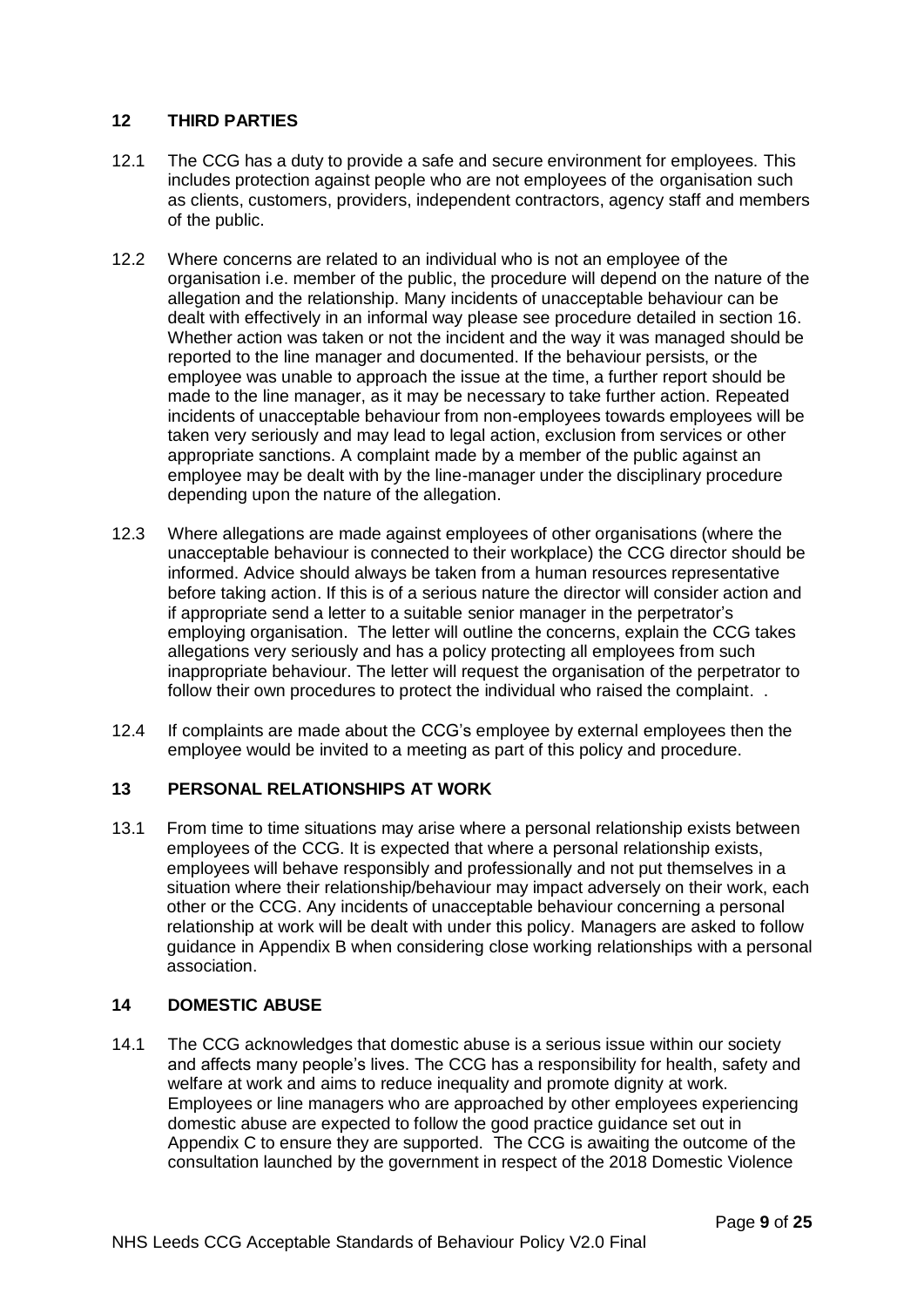Bill which will provide a statutory definition of domestic abuse that includes economic abuse, alongside other non-physical abuse.

#### **15 DRESS AND APPEARANCE**

- 15.1 It is the responsibility of employees to ensure they present a professional and smart appearance when at work. Employees are considered to be ambassadors for the CCG and it is recognised that appearance acts as a visual measure of how the public, clients and partner organisations view the CCG. There is therefore the expectation employees will not only act professionally in their behaviour but also in their image. Dress must comply with health and safety policies. Employees working with patients should refer to the CCG's clinical policy on dress standards to comply with infection prevention and control.
- 15.2 Clothes must be professional, clean, tidy and a good state of repair. The CCG recognises the religious, cultural, disability and pregnancy related requirements of employees in relation to dress or the uniform they wear. These requirements will be handled with sensitivity, taking into account both infection control and risk management considerations where appropriate.
- 15.3 Line managers will promote appropriate standards of dress and appearance and remind employees of their responsibility to comply. If employees fail to dress appropriately for work, the line manager should raise concerns, bringing this to their attention in an informal meeting. As part of this the manager should offer support and explore whether there is any particular reason why they are unable to dress professionally, such as a disability preventing them from this. If there are no sound reasons to make an adjustment and the employee continues not to comply with professional standards, this may result in disciplinary action. Managers should seek advice from a human resource representative in this case.

#### **16 PROCEDURE**

- 16.1 Any employee who believes they are subject to unacceptable behaviour should not accept the situation and seek support from their line manager if appropriate or a human resources representative. Wherever possible the emphasis should be on resolving issues informally without resorting to the formal procedure. However, an employee may seek to resolve the situation by taking action at **any of the stages** in the process described below depending on the severity of the behaviour.
- 16.2 The complainant should record notes of any alleged incidents as soon as practicably possible after the incident has taken place. These notes should contain the following:
	- Date, time and place of the incident(s),
	- Name of the person(s) carrying out the unacceptable behaviour
	- Full details of what actually happened and what was said
	- Names of any witnesses
	- Any other relevant information, i.e. how it made them feel or how it affected them
	- Whether they took any action at the time, i.e. if anything was said to the alleged perpetrator
- 16.3 It is possible that employees are unaware of or insensitive to the impact of their actions and behaviour on others whether this is one instance or cumulative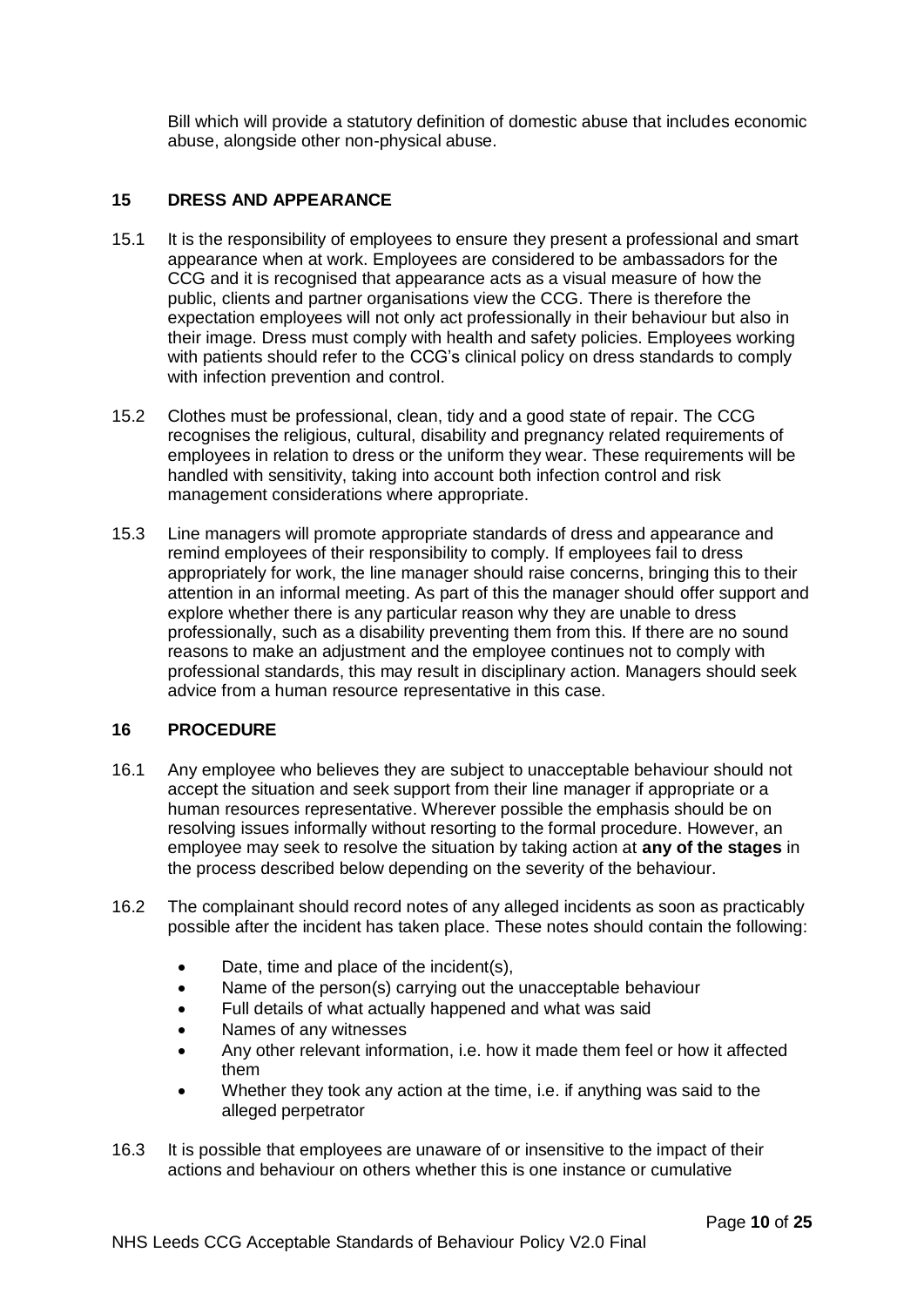behaviour. Wherever practicably possible the person(s) responsible for the behaviour that is causing offence should be made aware of the fact that his/her behaviour is unwelcome and unwanted. Making the person(s) responsible for the unwanted behaviour aware of the impact of their behaviour may be undertaken in a number of ways as below.

16.4 A face to face approach is often the better initial approach, if the employee feels he/she is able to do this. If not they may wish to put this in writing to them or communicate via a third party such as a colleague or line manager. Whatever approach is used to raise the issue with the person concerned, the action taken and the outcome should be recorded by the individual concerned as evidence of his/her attempt to deal with the situation.

#### **17 INFORMAL STAGE**

- 17.1 If the offending behaviour continues, or if the individual feels unable to take action personally, then management support to deal with the behaviour on an informal basis may be required. The employee should initially approach their line manager to discuss. If the incident involves their line manager they should approach their manager's manager or a human resource representative.
- 17.2 Where the employee wishes to attempt to resolve the problem informally the line manager responsible for the person whose behaviour is causing offence should be approached and the situation discussed in full (if needed the line manager of the employee making the complaint should help facilitate this). It should be made clear to the manager that, at this stage, the matter is to be handled on an informal basis in order to resolve the situation.
- 17.3 The manager who is responsible for the person, whose behaviour is causing offence, will agree the action to be taken and an appropriate timescale. This will involve bringing both parties together in an informal meeting to seek a better understanding of the problem and to find a joint resolution. This may include or lead to:

**Mediation** – Where both parties agree to be supported to resolve their differences by a trained mediator.

**Facilitation** – Where both parties agree the issue and the solution is based on common ground.

**Direction** – Where there is no common ground the manager will direct the outcomes, with advice from a Human Resources representative.

Managers are encouraged to discuss the support options with a human resource representative.

17.4 The manager will keep a written record of the informal action. They will also write to the employee to record the issue, the outcome and the reasons for it. This letter will also detail who to contact if the employee wishes to raise the matter formally. The manager should then monitor the working relationship between the parties concerned to ensure there is no further repetition of the unacceptable behaviour. The manager will make the human resource representative aware of the case in order to assist with general monitoring of such incidents.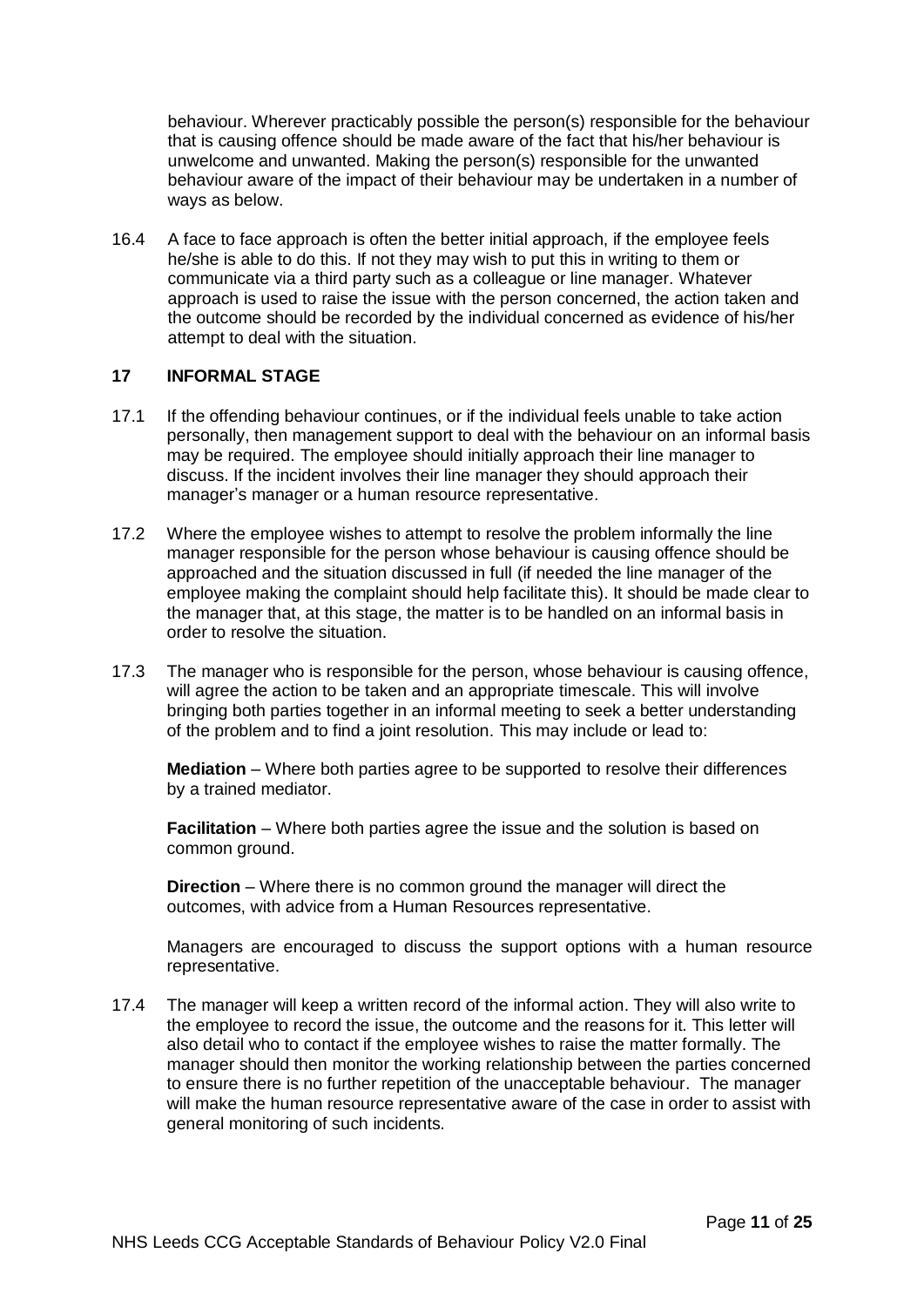#### **18 FORMAL STAGE**

- 18.1 If informal attempts to resolve the situation have not been successful, or if the allegations are so serious that the informal procedure will not be appropriate, then the next steps could be a formal investigation. If an employee wishes to make a formal complaint it should be done so in writing to their immediate line manager unless that person is subject to the allegations. In this case it should be sent to their manager's manager or to a human resources representative. The letter must set out the facts and include the following information:
	- Personal details i.e., name, base, line manager and contact numbers.
	- The nature of the complaint what was said or done (the facts).
	- The name and position of the alleged perpetrator.
	- Dates and times of incidents.
	- What each incident is said to be (bullying/harassment/victimisation etc).
	- The names of any witnesses.
	- What steps have been taken to resolve the issue informally?
	- What is wanted as an outcome?
- 18.2 An employee who is a trade union member is encouraged to seek advice from the union for the completion of the letter and to arrange for representation at the meeting(s).

#### **18.3 Investigation**

- 18.3.1 When a matter is referred to the formal stage, there will be an independent manager invited to investigate the case, supported by a human resources representative (the investigating team). Employees are required to co-operate in the investigation fully. No undue delay should be caused to the process while employees seek advice or representation. However, a letter will be sent by the independent manager detailing the allegation and arrangements for the investigation to the employee giving five working days' notice to any meeting and outlining their rights to representation.
- 18.3.2 The investigation must be prompt and reasonable in all the circumstances of the case. The investigating team will gather evidence and take statements from witnesses. Witnesses should be made aware that they might be required to attend any future proceedings i.e. disciplinary hearings to substantiate their evidence. The importance of confidentiality will be emphasised. A report will then be produced setting out the conclusions. Both the alleged perpetrator and complainant will be regularly updated on progress of the investigation by the investigating manager.
- 18.3.3 Management is responsible for keeping records of investigation interviews, hearings and appeals. The records will usually be notes of meetings rather than a verbatim record.
- 18.3.4 In certain circumstances, it may be necessary to separate the complainant and the alleged perpetrator or to suspend the alleged perpetrator. This is a matter of judgement by the manager dealing with the complaint. The manager should take advice from a human resource representative before making a decision. Suspension is not a disciplinary sanction and will be on full pay. Alternatives to suspension, such as a transfer to other duties may be considered. If an employee is suspended the suspension will be reviewed usually at fortnightly intervals in order to decide whether it is necessary to continue to suspend.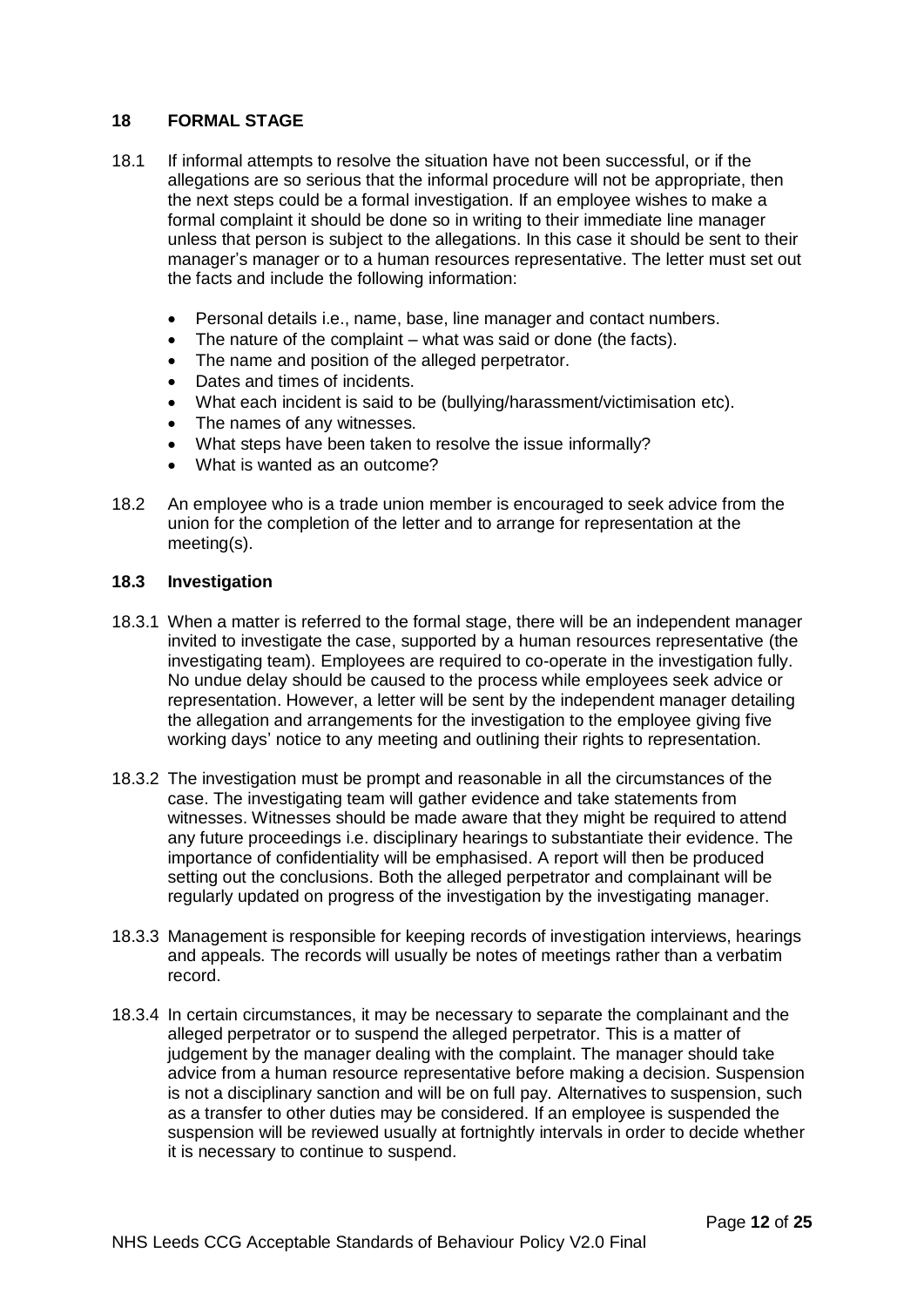# **18.4 Outcome Meeting**

- 18.4.1 On conclusion of the investigation report a human resources representative will send a letter outlining arrangements for the outcome meeting, to the complainant and alleged perpetrator, giving at least five working days' notice. The investigating team will decide whether there has been unacceptable behaviour. It is not the intention of the alleged perpetrator that is the key to deciding whether unacceptable behaviour has taken place. The defining principle is whether the behaviour was unacceptable by reasonable normal standards of behaviour and is disadvantageous or unwelcome to the person/people subjected to it. The perception of the complainant is an important factor which will be taken into account in making the decision, but is not the deciding factor. The investigating team will meet with the complainant and alleged perpetrator separately and explain the rationale for the decisions.
- 18.4.2 Whether or not the complaint is upheld, the investigating team has a range of options including:
	- Take no action, as the allegation has not been substantiated or there is insufficient evidence.
	- Take alternative management action, as the evidence and / or nature of the complaint does not justify formal disciplinary action. This could include:
		- A recommendation for facilitated discussion / counselling for both parties, where both parties agree to this
		- A recommendation for redeployment of one or more parties, either on a temporary or permanent basis
		- Setting up arrangements to monitor the situation
		- Required attendance on training courses (such as equality and diversity awareness training)
		- A period of special leave to enable working arrangements to be put in place.
	- Proceed to a disciplinary hearing, as the investigation has found that there may be a case to answer.
- 18.4.3 The panel will confirm the decision in writing to the employee and their representative. The letter will set out the decision and reasons for it and notify the employee of the right of appeal. The alleged perpetrator cannot appeal the outcome.

# **18.5 Appeal**

- 18.5.1 The complainant has the right of appeal against outcome decisions. In wishing to exercise this right, the employee should write to a senior human resources representative within ten working days of the date of the outcome letter. The letter of appeal must set out the grounds of appeal, saying why the original decision was wrong and specifying the outcome desired.
- 18.5.2 A human resources representative will be responsible for setting up the appeal hearing and will send a letter confirming the grounds for the appeal and arrangements for the hearing giving at least ten working days' notice.
- 18.5.3 The investigating team will prepare the management case for the hearing. The management case will typically include the outcome report, any agreed actions, the rationale for the decisions, copies of any relevant documents and other information.
- 18.5.4 The employee may also produce a statement of case including any relevant material to support their case. This information should be provided to the human resources representative five working days prior to the hearing so that an exchange of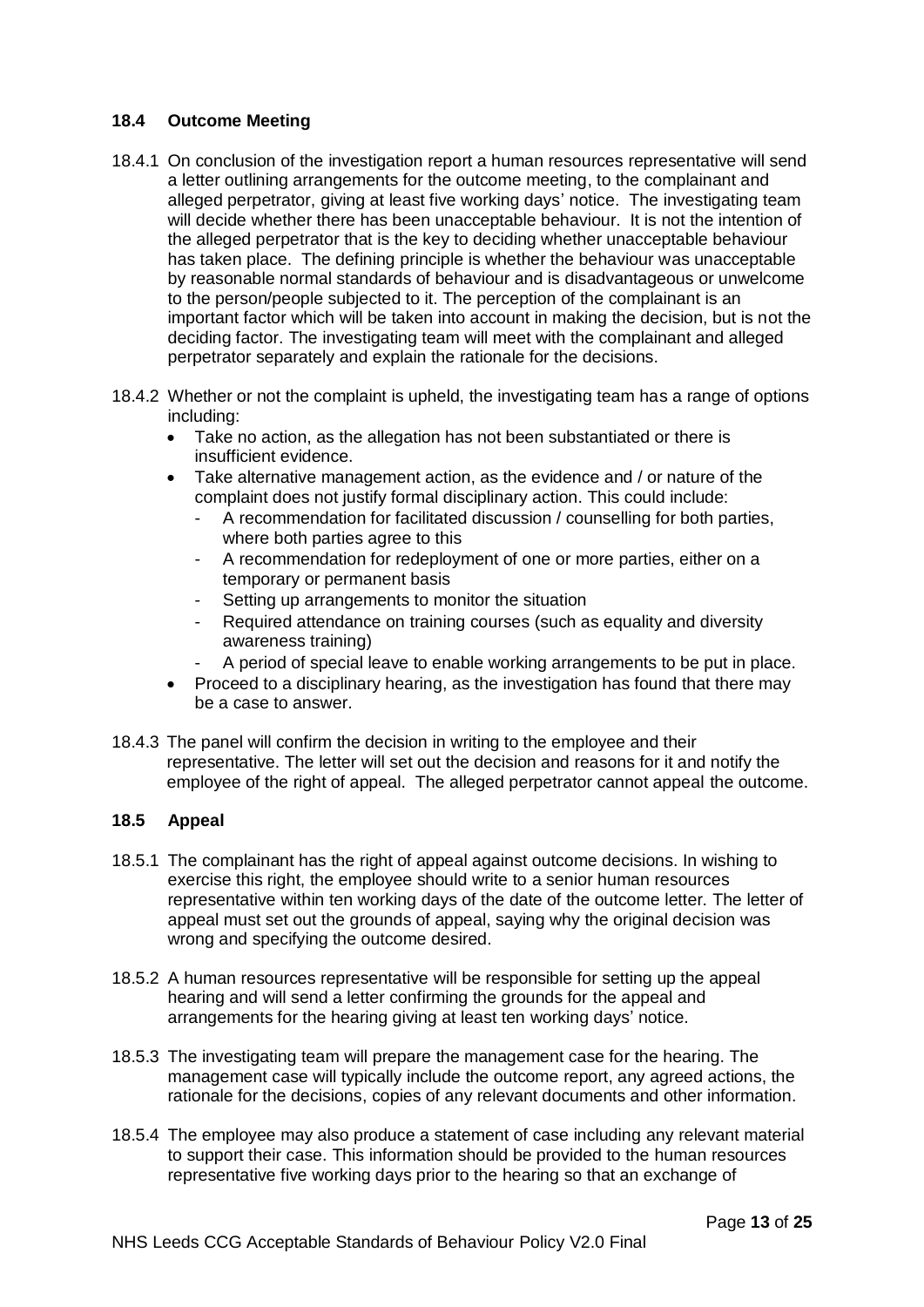information between the parties is made. The information will be presented to the panel at least two working days prior to the hearing.

- 18.5.5 A failure by either party to disclose written material in accordance with the above guidelines may result in a refusal to admit such information at the hearing. The panel hearing the case will decide whether to accept information following discussion with the individuals present as to the reason(s) for the late disclosure and the possible significance of the information.
- 18.5.6 The composition of the appeal panel will be a director as chair, trade union or staff side representative if available and an independent human resource representative.
- 18.5.7 The appeal hearing will follow the following procedure:
	- The employee/employee's representative sets out the reason for the appeal.
	- A member of the panel who investigated at the formal stage explains the reasons for the decision and comments on the appeal case.
	- The appeal panel may ask questions of either party.
	- The appeal panel considers the appeal in private.
	- The panel informs the parties of the decision on the day (under exceptional circumstances and by agreement the outcome may be given at a later date).
	- The panel will confirm the decision in writing to the employee and their representative.
- 18.5.8 The appeal is the end of the internal process. The appeal panel will decide if the appeal is upheld on the basis of:-
	- Whether there has been a reasonable investigation.
	- What they believed happened (more likely than not).
	- Whether they believe that the employee is guilty of unacceptable behaviour alleged or not.
	- Whether the recommendation, actions are appropriate.

If the appeal is upheld the panel will be responsible for instigating any further action which may include further investigation or proceeding to a disciplinary hearing.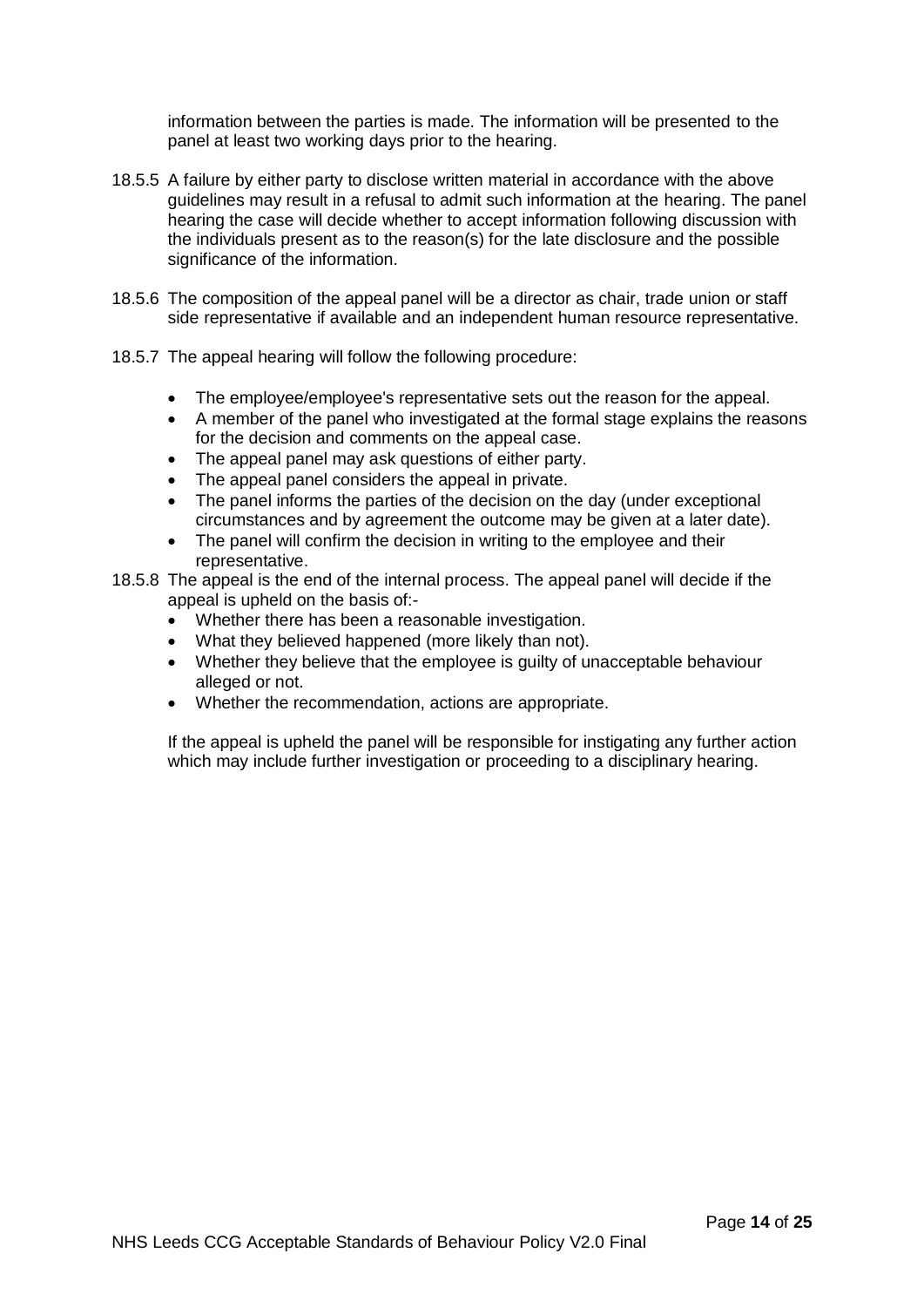# **APPENDIX A**

#### **Examples of unacceptable behaviour**

#### **Examples of bullying (not an exhaustive list)**

Persistent unjustified criticism Isolation or exclusion **Shouting** Intrusive or personal comments Spreading malicious rumours Making false allegations Blocking promotion or opportunities Invading personal space Joining in supporting or condoning such behaviour Face to face or electronic dialogue (cyber bullying) with colleagues which come under the definition of bullying Use of social media in respect of any of the above

#### **Examples of harassment (not an exhaustive list) verbal or written**

Insults, ridicule, innuendo, teasing Offensive, threatening or abusive language Intrusive personal questions/comments Some jokes/banter, gossip Offensive e-mails Imposing extremist views/attitudes

#### **Physical**

Unwanted touching or contact Invading personal space Pestering, following stalking

#### **Use of offensive material**

Issuing or displaying offensive posters, magazines, graffiti, screen displays, badges Joining in, supporting or condoning such behaviour

#### **Sexual**

Lewd comments Leering **Whistling** Sexually suggestive comments or gestures Suggestions that sexual favours may further a colleague's career, or that refusal may hinder it The display of pornographic or sexually suggestive pictures, objects or written material Unwanted, non-accidental physical contact Unwelcome sexual advances Undermining an individual on the grounds of their sex Ignoring or dismissing of a colleague's work specifically because of their gender

## **Racial**

Racial name calling Derogatory nicknames Display or sending of offensive letters or publications Racist graffiti Threatening behaviour on the grounds of race Being frozen out of a conversation Assault or any other non-accidental physical contact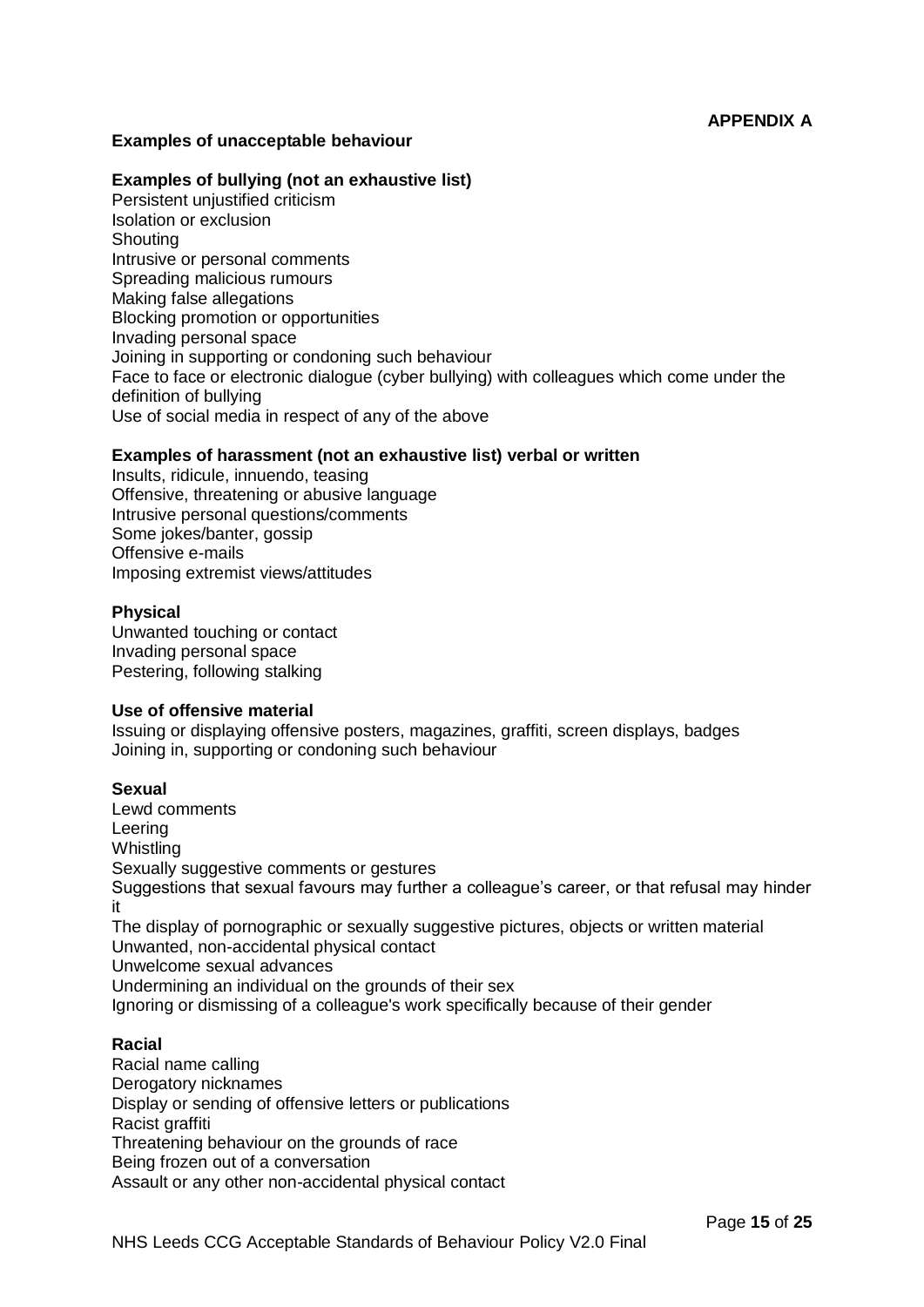Open hostility to employees from a particular ethnic or racial group Undermining, ignoring or dismissing the quality of a colleague's work specifically because of their race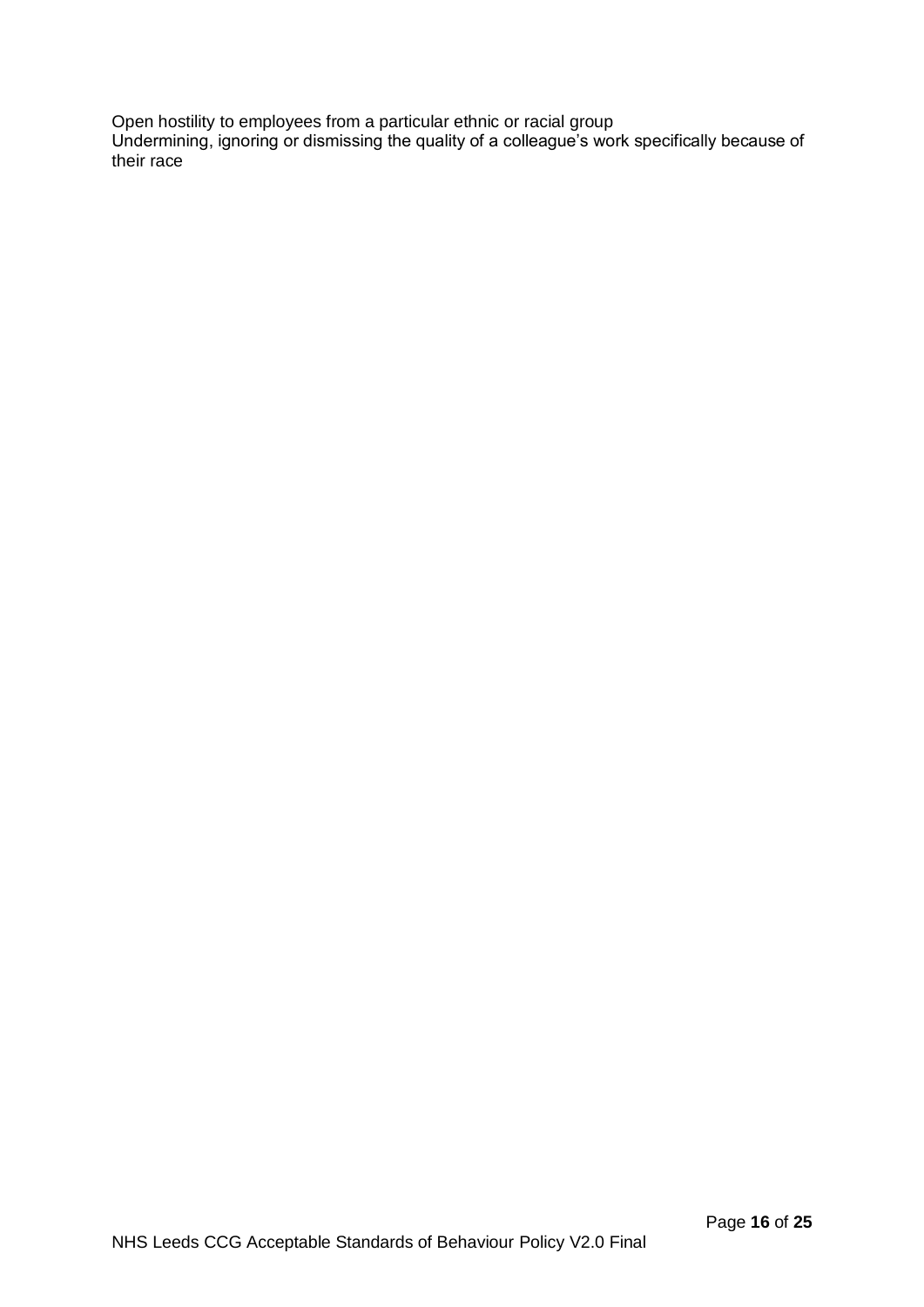#### **Managing personal relationships at work**

The aim of this guidance is to protect CCG employees in situations where a personal relationship exists, or develops by setting boundaries. Employees are expected to act professionally at all times and not let any personal relationship impact on their conduct at work.

The CCG's stance on personal relationships at work is that in the majority of situations where a line management relationship exists the CCG will not support employees working together where they have a close personal relationship as described below.

#### **What constitutes a personal relationship?**

A personal relationship includes any relationship where a close family relationship exists, for example, including mother, father, daughter, son, sister, brother (and including step and inlaws) partner, ex-partner (including spouse or cohabitee), civil partner.

#### **Managing situations where a work/personal relationship conflict arises**

Where a personal relationship exists or develops and this is seen to impact upon the CCG the employees concerned will be helped to resolve the matter to the benefit of the CCG and themselves. As a basis it would not be appropriate for a line management relationship to exist between two employees who have a personal relationship.

The Recruitment and Selection Policy gives further guidance around employing prospective employees who have a personal relationship with the expected line manager. Where a personal relationship develops whilst working for the CCG, and there is line management/supervisory relationship between the two employees involved, they should declare this to the CCG.

The CCG expects employees to take responsibility and not put themselves into a situation where their relationship may cause the CCG problems.

Termination of contract would only be considered in exceptional circumstances under the Disciplinary Policy, where the employees concerned have not declared the potential conflict of interest issue caused by their personal/work relationship and this has adversely affected the CCG, its employees or clients.

In all other cases every effort will be made to resolve the situation by consulting the employees involved, so that a mutually acceptable solution may be found.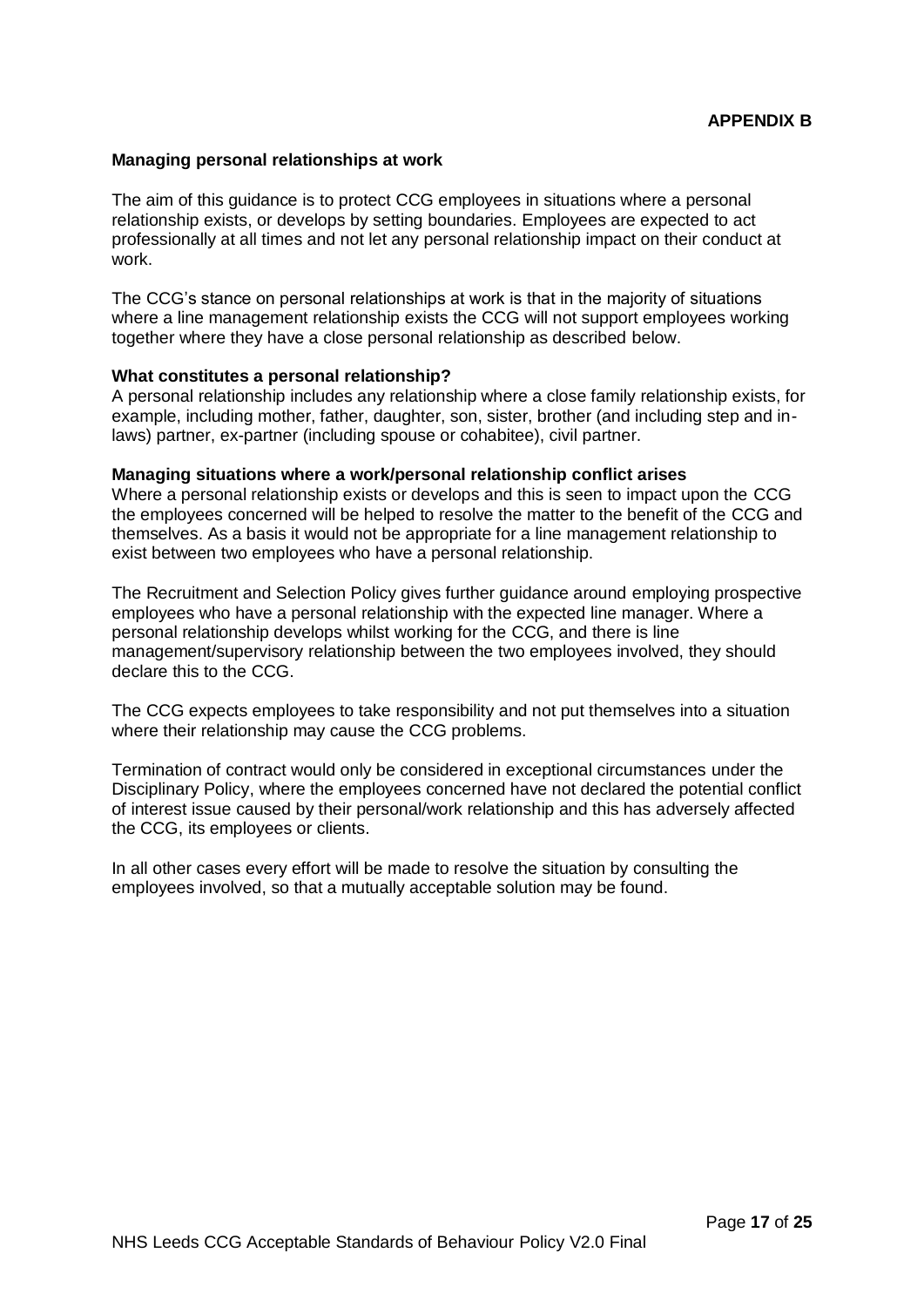# **Good Practice Guidance and Procedure for Employees Experiencing Domestic Abuse**

#### **Aims of the Guidance and procedure**

- Support employees experiencing problems at work arising from domestic abuse.
- Ensure confidentiality and sympathetic handling of situations at work arising from domestic abuse.
- Remove fears of stigmatisation at work for employees experiencing domestic abuse.
- Raise awareness and understanding amongst all employees in the workplace of the effects of domestic abuse.

#### **If an employee is experiencing domestic abuse**

Employees have the right to work in a supportive and confidential environment that does not discriminate against, or stigmatise people who are experiencing domestic abuse (whether this is physical or emotional). Employees are not obliged to tell anyone at work about their domestic situation, but there are many support mechanisms available such as the line manager, human resources representative, trade union representatives, occupational health and staff counselling service. Employees are therefore advised to talk to someone at work if they feel their personal situation is affecting work – specific details are not necessary but a joint approach to problem solving to resolve any work issues is essential. If managers have any health and safety concerns they can seek guidance from the Health and Safety Manager.

#### **Line managers will provide support by:**

- Responding sympathetically and confidentially to employees who may be experiencing domestic abuse.
- Being supportive.
- Giving information about support services which the member of staff may wish to contact – Please refer to 'Useful contacts' below.
- Allowing the employee time off to visit solicitors and other agencies under provisions contained within the Flexible Working or Annual and Special Leave Policies (paid and unpaid leave).
- Reassuring the employee that their job is guaranteed should extended leave be required to flee violence.
- Offering relevant training to the abused employee, where appropriate (for example assertiveness training as domestic abuse can affect self-esteem).
- Gaining consent from the employee to share any information, except in cases where there is a legal requirement to report issues.

#### **Arrangements for where others may be put at risk**

Managers have a duty to maintain a secure environment for all employees and this may be made easier if colleagues are aware of potential risks. With the express wish and consent of the employee in question colleagues may need to be informed of the situation. It is however important that the manager agrees with the individual what information can be disclosed. In these circumstances, colleagues privy to this information must be reminded that the information is confidential and that there are risks to the member of staff if it is disclosed.

Ensuring that all team members are aware that under no circumstances should the workplace or personal details of individuals be divulged unless consent is given by the individual concerned. All information should be handled in line with Data Protection legislation.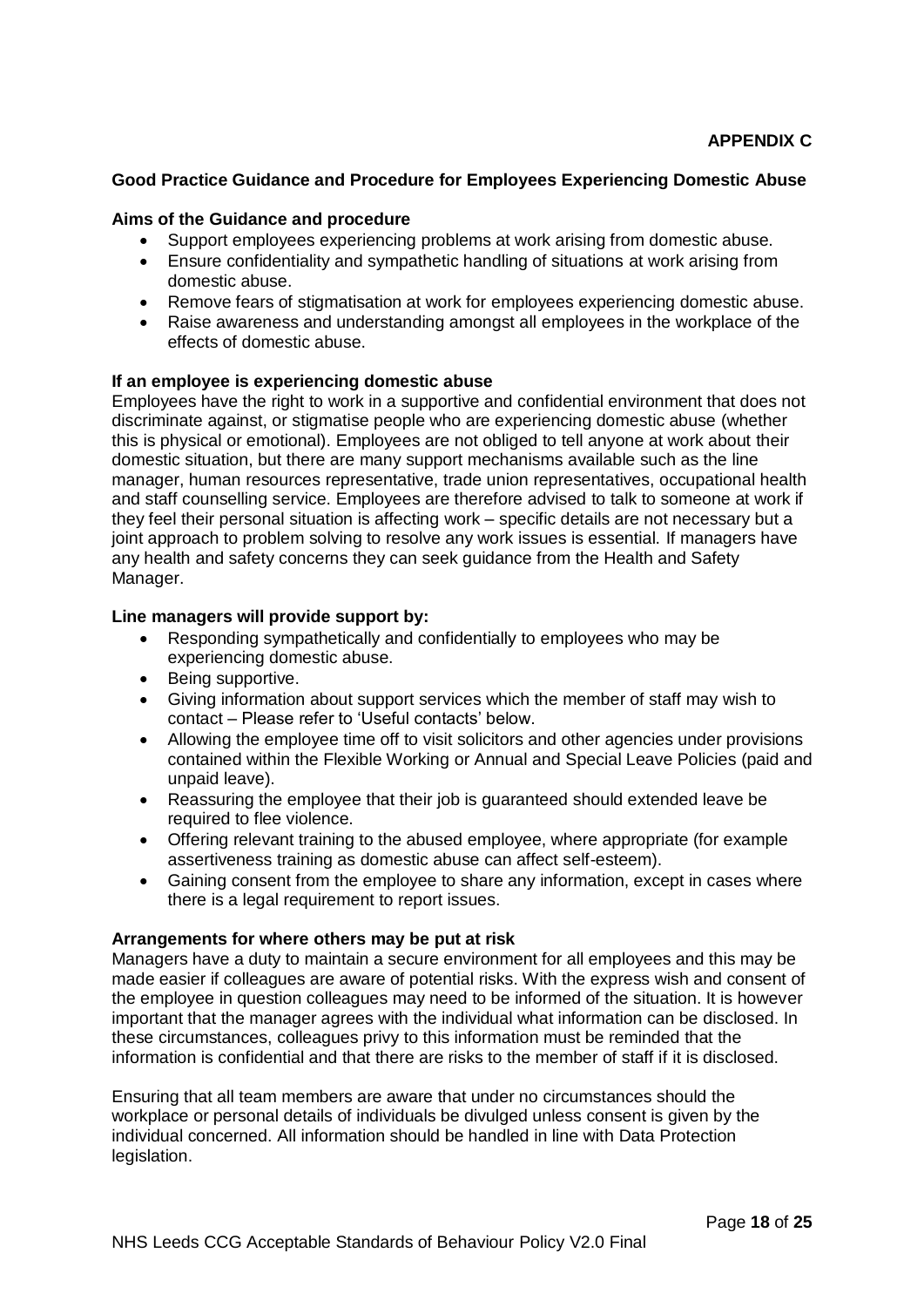#### **Recording information**

.

Managers will record a summary of any discussion together with any agreed outcomes. The manager should keep this confidentially on their own files. Any discussions taking place about domestic violence and any actions agreed should be documented to provide as full a picture as possible. These records need to be clear and accurate records and used to help support the individual. However, these records should not, under any circumstances, be used to the detriment of an employee who has experienced abuse. The purpose is to support an employee with the express purpose of keeping them safe from harm. Any use of these records that undermine the employee at work, or causes harm to the employee, is inappropriate

If a manager is unsure how to approach a domestic abuse or related situation then they should take further confidential advice from their human resources representative.

If an employee is convicted of domestic abuse and this clearly conflicts with their role within the CCG, appropriate action will be taken. Abusive behaviour is the responsibility of the perpetrator. Domestic abuse is a serious matter that can lead to a criminal conviction. Conduct outside of work (whether or not it leads to a criminal conviction) can lead to disciplinary action being taken because of the impact it may have on the employee's suitability to carry out their role and/or because it undermines public confidence in the CCG. Where appropriate, there will be an investigation of the facts as far as possible, and a decision made as to whether the conduct is sufficiently serious to warrant disciplinary action being taken. Factors that will be considered are:

- the nature of any criminal justice proceedings and/or convictions;
- the nature of the conduct and the nature of the employee's work;

Advice should be sought from the human resources representative.

#### **Employees should:**

- Listen carefully and provide space to talk. Assure them of your confidentiality unless there are child protection issues which must be reported in which case you should refer to the Safeguarding Team for further advice.
- Ask their colleague what they want to do, if anything, and respect their decision.
- Ask their colleague if they want to report it to the police and/or need to see a GP /occupational health nurse/doctor for medical attention - again this is their choice. If the person is injured they should be encouraged to see their GP or occupational health nurse/doctor to have any injuries assessed and documented with their consent.
- Give information (not advice) about local refuges/safe houses or help lines from key support agencies listed below. Remember inaccurate or bad advice is worse than no advice at all.
- Give information to the member of staff about counselling services.
- Be prepared to offer the same standard of support on all occasions no matter how many times the same colleague comes forward. Because of the nature of persistent domestic abuse, victims often find it very difficult to leave abusive relationships.
- Assist them in making contact with agencies that may be able to help (please refer to the "Key Support Agency Information" below)

Offering basic information about services is very helpful whether they are used immediately or not. Victims need a link to the larger community, and may be unaware that they need or deserve these services because they probably minimise the abuse. Pressuring victims to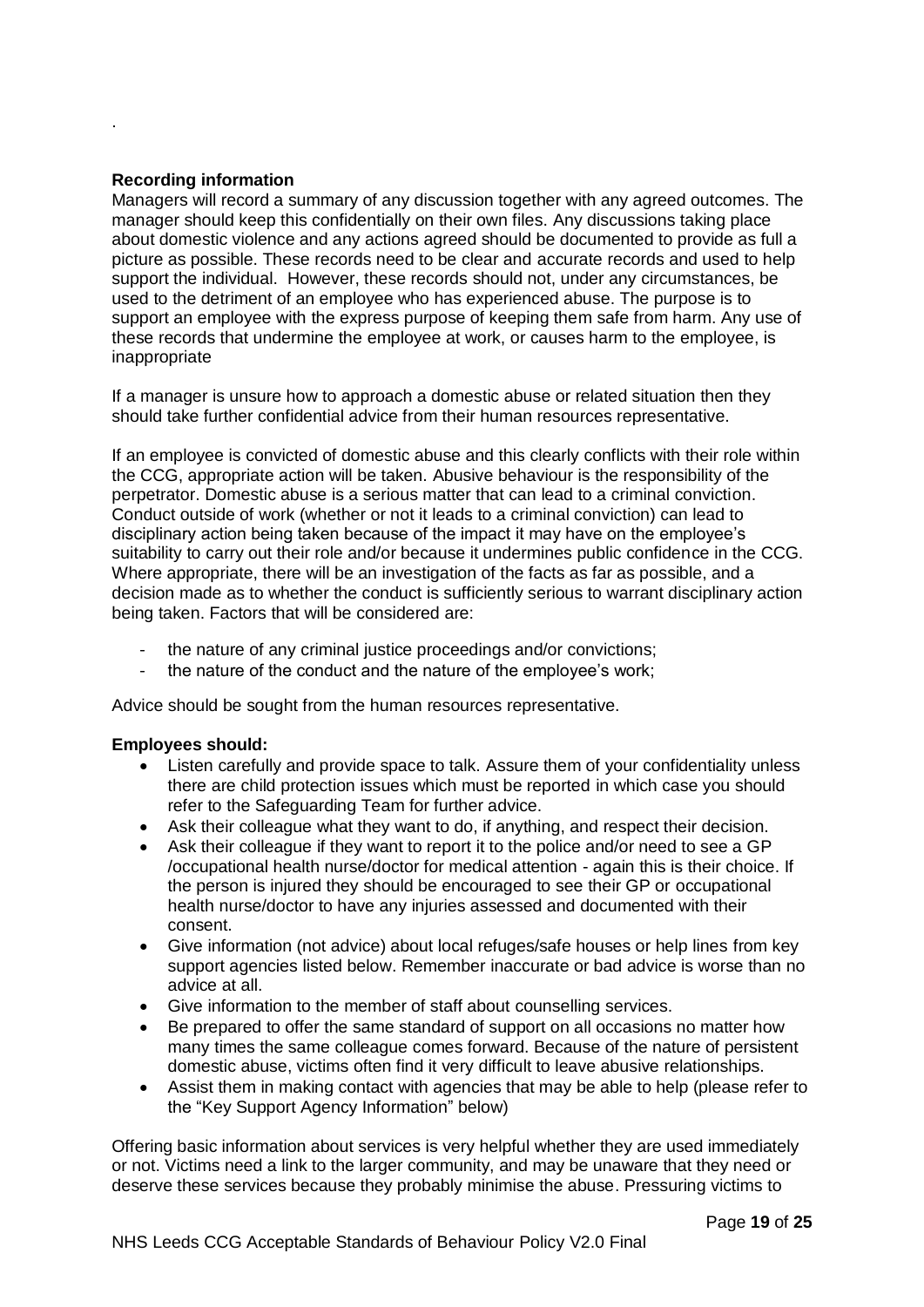leave the abuser is NOT helpful. Violence usually escalates after an attempt to leave. Leaving the situation is a step that should be carefully planned after support and must be taken at the victim's pace. Admitting that the abuse is happening is the first step to stopping it.

# **Key Support Agency Information**

- **Leeds Domestic Violence Helpline (24 hours) - 0113 2460401** 
	- Support, information and safe housing for women with and without children.
- **National Domestic Violence Helpline - 0808 2000247**  Run by Women's Aid and Refuge
- **National Men's Advice Line - 0808 8010327** 
	- Practical advice, info and support to men, victims of abuse as well as for concerned friends and family [www.mensadviceline.org.ukw](http://www.mensadviceline.org.uk/)ww.mensadviceline.org.uk
- **Children and Young People** 
	- Childline 0800 1111
		- NSPCC Helpline 0800 8005000
- **Credit Union Leeds - 0113 214 5252 (9.00am – 5.00pm Mon to Fri)** - Website: www.leedscitycreditunion.co.uk
- **Employee Assistance Programme (HELP) - 0800 0285149 (24 hr)**
	- www.leeds.helpeap.com
- **Housing Leeds Housing Options 0113 2224412**
- **Jewish Women's Aid** 0808 8010500
- **Karma Nirvana Honour Network Helpline 0800 5999247**
	- Karma Nirvana is an award-winning British human rights charity supporting victims of honour-based abuse and forced marriage.
- **Police emergency - 999 (or 112 if abroad – available in 70+ countries with interpreters if needed)**
- **Police non-emergency – 101 ask for Safeguarding Unit**
- **Broken Rainbow UK - 0300 9995428**
	- national LGBT domestic violence charitable helpline for all members of LGBT communities, their friends, family and agencies supporting them
- **National Bullying Helpline - 0845 2255787**
- **Respect Phoneline – 0808 8024040 (9.00am – 5.00pm Mon to Fri)** or email **[info@respectphoneline.org.uki](mailto:info@respectphoneline.org.uk)nfo@respectphoneline.org.uk**
	- confidential helpline offering advice, information and support to help stop individuals being violent and abusive to others

# **Bradford**

- Staying Put -Enabling women and children experiencing domestic abuse to remain safely in their own home - 01274 667104, [www.stayingput.uk.net,](http://www.stayingput.uk.net/) [enquiries@stayingput.uk.net](mailto:enquiries@stayingput.uk.net)
- The Oasis Project (Overcoming Abuse through Social Independence with Support) 01274 634850
- Bradford Rape Crisis & Sexual Abuse Survivors Service 01274 308 270
- Anah Project Accommodation for Asian Women without children who are suffering violence or oppression in Bradford - 0845 960 6011
- Domestic Violence Services Keighley 01535 210999

# **Calderdale**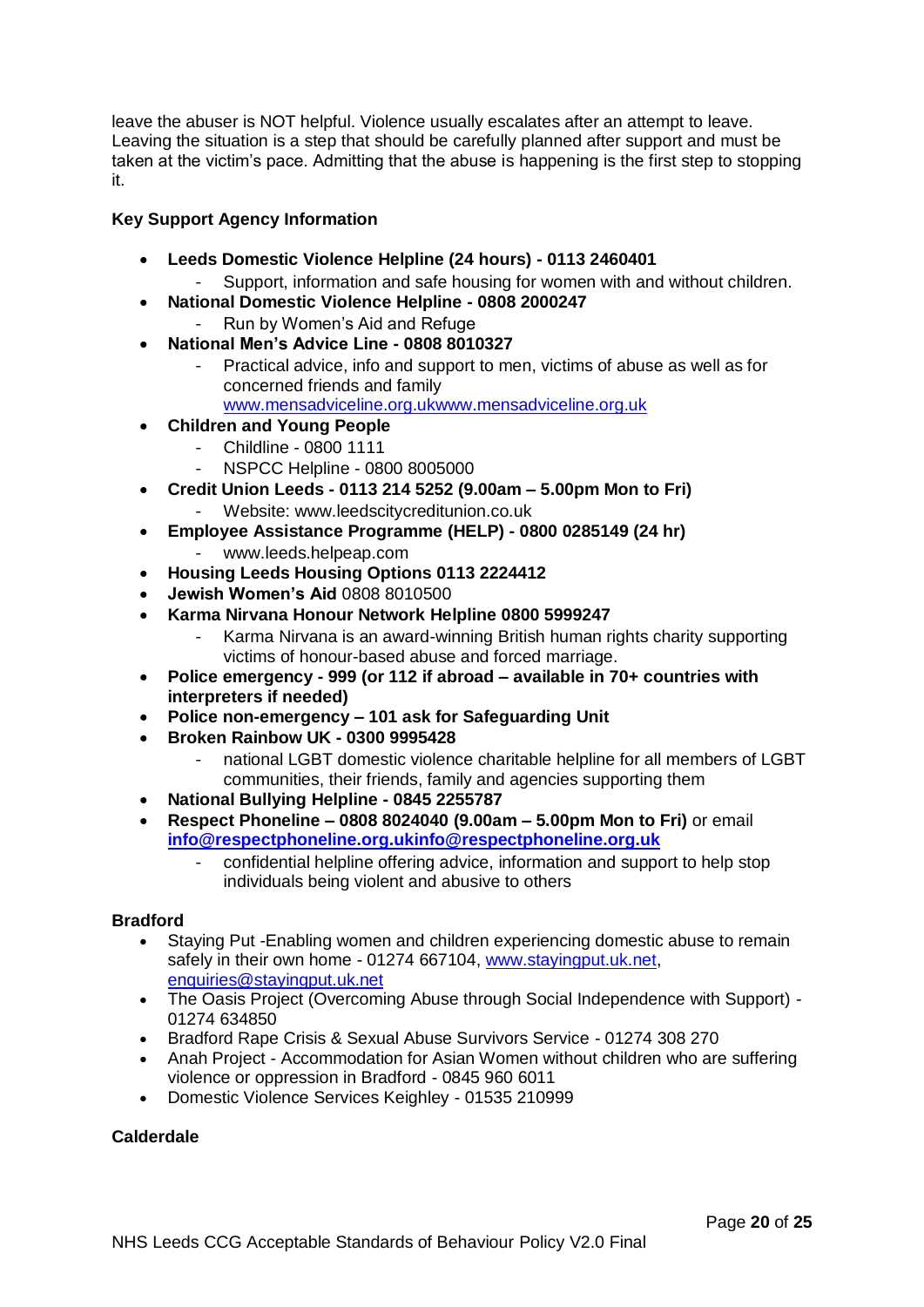- Calderdale Council : https://www.calderdale.gov.uk/v2/residents/community-andliving/domestic-violence-and-abuseCalderdale Women Centre - 01422 386500, [www.womencentre.org.uk](http://www.womencentre.org.uk/)
- Doorways for help with housing 01422 392460

# **Kirklees**

 Kirklees Domestic Violence Team - 01924 431491, [domesticviolence@kirklees.gov.uk](mailto:domesticviolence@kirklees.gov.uk) ,<http://www.kirklees.gov.uk/domesticviolence>

#### **Wakefield**

- The Safe at Home Team 0800 915 1561, [safeathome@wakfield.gov.uk](mailto:safeathome@wakfield.gov.uk)
- Alcohol Team 01924 302120
- Safer Relationship Men's helpline 07515 573842 (please leave a message)
- Surviving Trauma after Rape (STAR) 01924 298954

Note: Key Support Agency information correct as at August 2018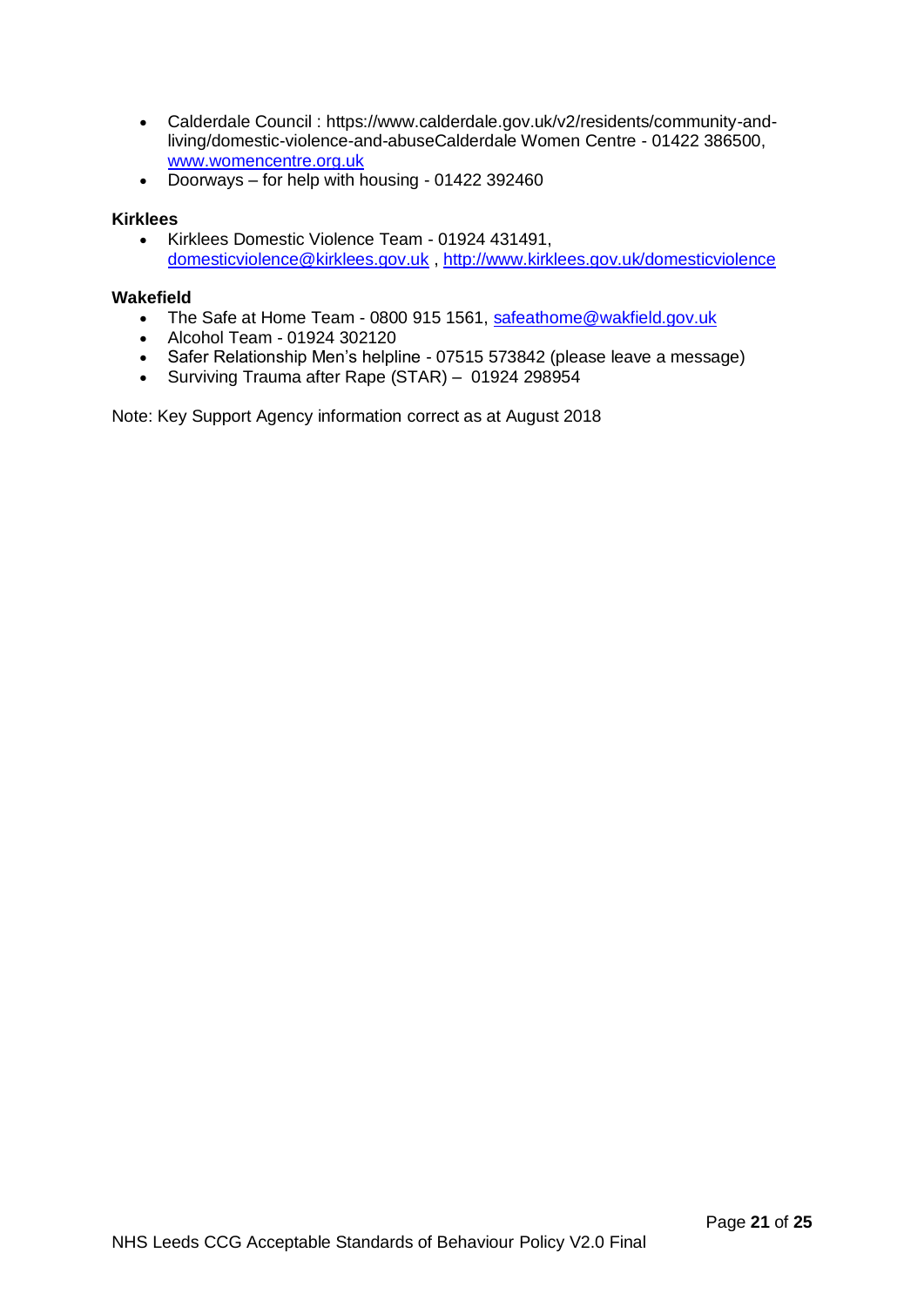## **Procedure Flow Chart**

Employee attempts to deal with the issues themselves if appropriate

**Informal Stage**. If the employee is unable to deal with the issues or if the issues persist then the matter can be dealt with under the informal procedure. The linemanager or equivalent will provide support in achieving a resolution. The outcome of this stage is confirmed in writing.

**Formal Stage**. If informal attempts to resolve the situation have not been successful, or if the allegations are so serious that the informal procedure will not be appropriate, then the next steps could be a formal investigation as part of the formal stage.

There will be an independent manager invited to investigate the case, supported by a human resources representative

Outcome meeting held providing at least 5 working days' notice.

**Appeal.** The complainant has the right of appeal against outcome decisions. In wishing to exercise this right, the employee should write to a senior human resources representative within ten working days of the date of the outcome letter.

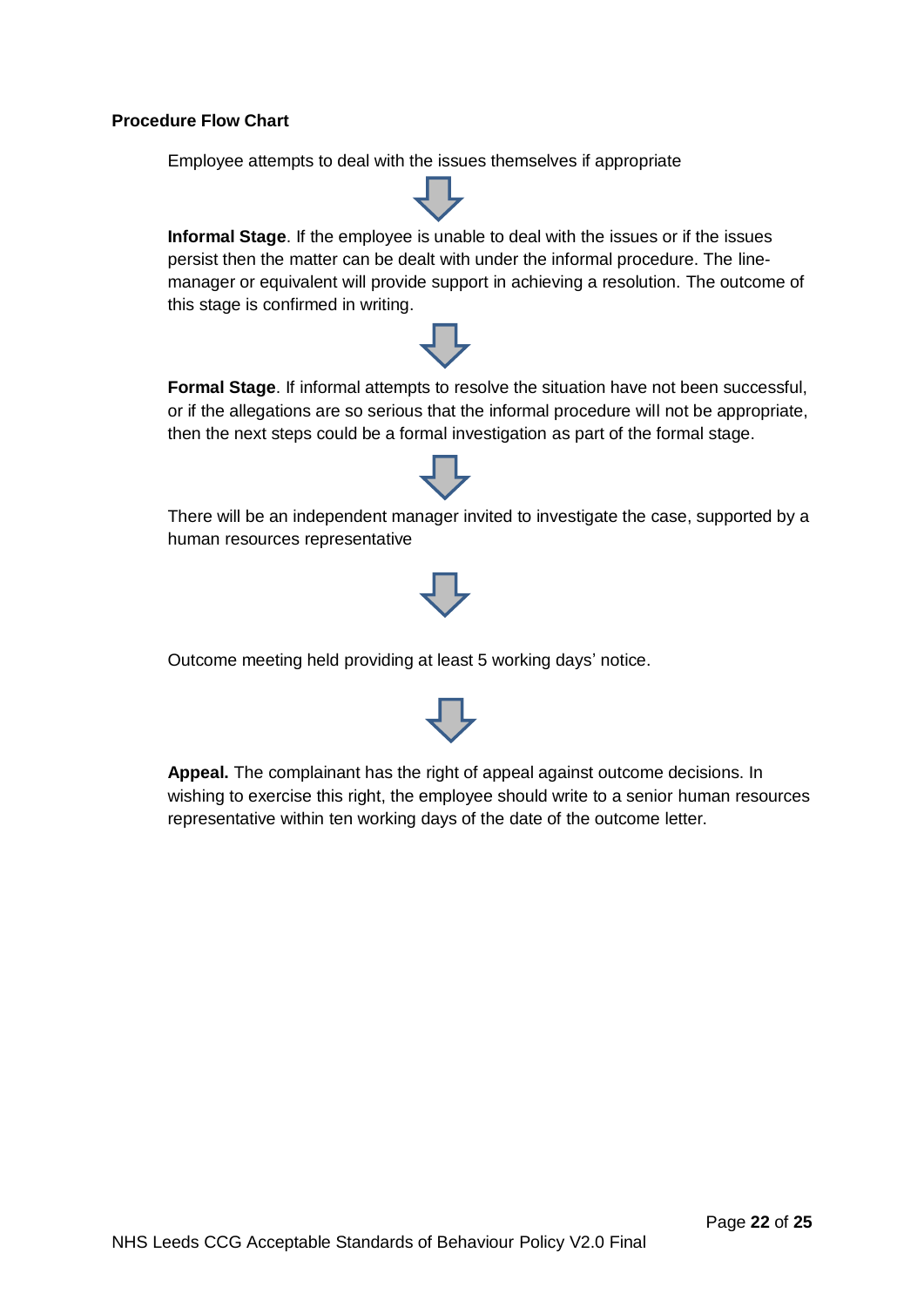# **Equality Impact Assessment**

| Title of policy                                        | Acceptable Standards of Behaviour<br><b>Policy and Procedure</b> |                          |
|--------------------------------------------------------|------------------------------------------------------------------|--------------------------|
| Names and roles of people completing the<br>assessment | Ian Corbishley, HR Manager                                       |                          |
| Date assessment started/completed                      | Started:<br>31/05/2018                                           | Completed:<br>31/05/2018 |

| 1. Outline                              |                                                                                                                                                                                           |
|-----------------------------------------|-------------------------------------------------------------------------------------------------------------------------------------------------------------------------------------------|
| Give a brief summary of the<br>policy   | This policy sets out the informal and formal procedure for<br>managing unacceptable behaviour, including bullying<br>harassment and other behaviours affecting peoples dignity<br>at work |
| What outcomes do you want<br>to achieve | To reduce unacceptable behaviour in the workplace and<br>give staff a means to raise issues.                                                                                              |

# **2.Analysis of impact**

This is the core of the assessment, using the information above detail the actual or likely impact on protected groups, with consideration of the general duty to; eliminate unlawful discrimination; advance equality of opportunity; foster good relations

|                   | Are there any likely<br>impacts?<br>Are any groups going to<br>be affected differently?<br>Please describe. | Are these<br>negative or<br>positive? | What action will be taken<br>to address any negative<br>impacts or enhance<br>positive ones?                                   |
|-------------------|-------------------------------------------------------------------------------------------------------------|---------------------------------------|--------------------------------------------------------------------------------------------------------------------------------|
| Age               | Yes, there is potential for<br>this particular group to be<br>subject to discrimination.                    | Positive                              | The policy has provision to<br>protect the group against<br>unacceptable behaviour by<br>having a clear procedure in<br>place. |
| <b>Carers</b>     | Yes, there is potential for<br>this particular group to be<br>subject to discrimination                     | Positive                              | The policy has provision to<br>protect the group against<br>unacceptable behaviour by<br>having a clear procedure in<br>place. |
| <b>Disability</b> | Yes, for employees who<br>have a long-term illness or                                                       | Positive                              | The policy outlines the<br>support in terms of                                                                                 |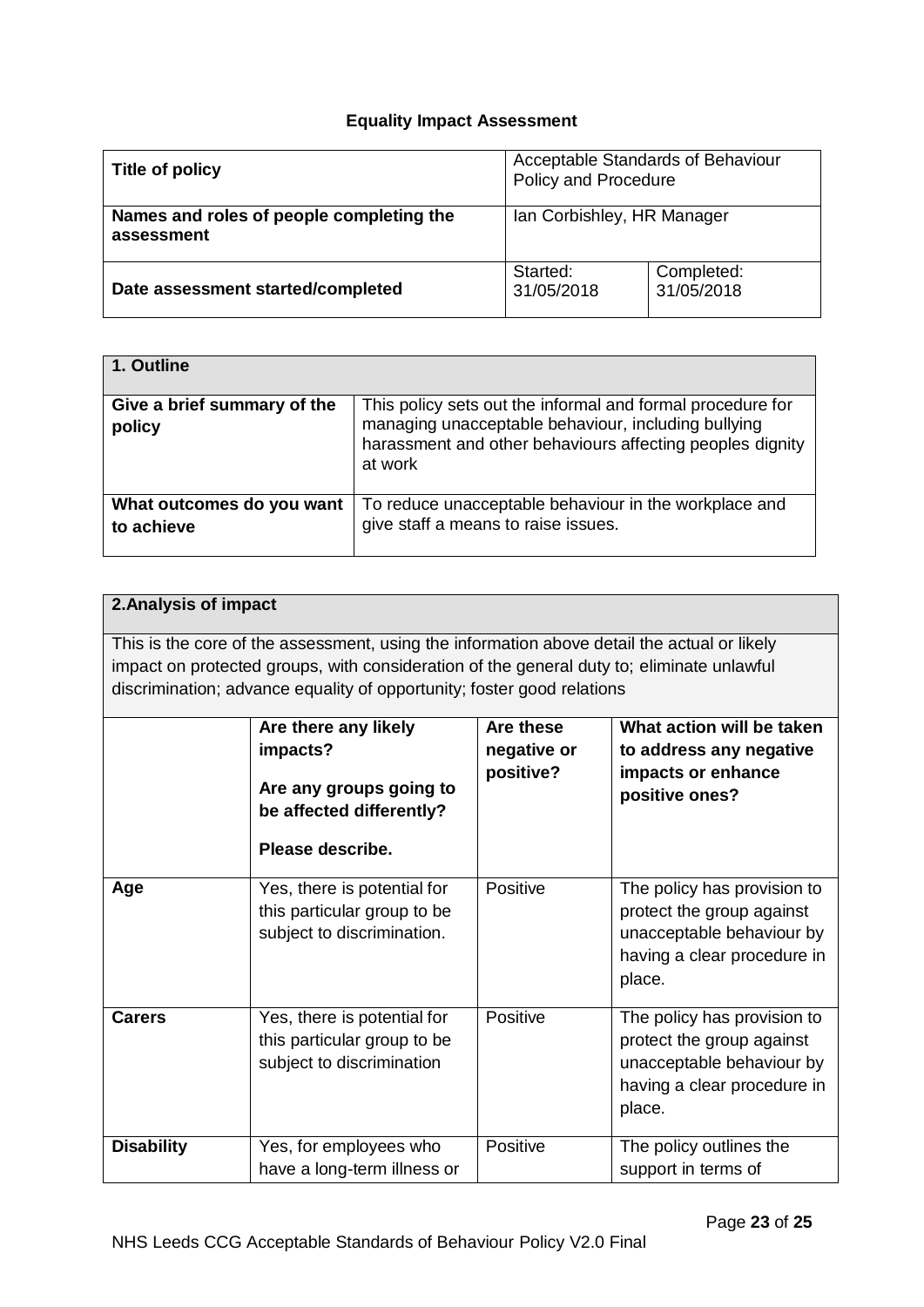| <b>Sex</b>                        | impairment the standards<br>around professional dress<br>can be adjusted to take<br>account for this. There is<br>also potential for this<br>particular group to be<br>subject to discrimination<br>Yes, there is potential for                                                                  | Positive | reasonable adjustments<br>and has provision to<br>protect the group against<br>unacceptable behaviour by<br>having a clear procedure in<br>place.<br>The policy has provision to                    |
|-----------------------------------|--------------------------------------------------------------------------------------------------------------------------------------------------------------------------------------------------------------------------------------------------------------------------------------------------|----------|-----------------------------------------------------------------------------------------------------------------------------------------------------------------------------------------------------|
|                                   | this particular group to be<br>subject to discrimination.                                                                                                                                                                                                                                        |          | protect the group against<br>unacceptable behaviour by<br>having a clear procedure in<br>place.                                                                                                     |
| Race                              | Yes, there is potential for<br>this particular group to be<br>subject to discrimination.                                                                                                                                                                                                         | Positive | The policy has provision to<br>protect the group against<br>unacceptable behaviour by<br>having a clear procedure in<br>place.                                                                      |
| <b>Religion or</b><br>belief      | Yes, for employees who<br>follow a particular religion<br>and they are required to<br>dress a certain way, the<br>standards around<br>professional dress can be<br>adjusted to take account for<br>this. There is also potential<br>for this particular group to<br>be subject to discrimination | Positive | The policy outlines the<br>support in terms of<br>reasonable adjustments<br>and has provision to<br>protect the group against<br>unacceptable behaviour by<br>having a clear procedure in<br>place. |
| <b>Sexual</b><br>orientation      | Yes, there is potential for<br>this particular group to be<br>subject to discrimination.                                                                                                                                                                                                         | Positive | The policy has provision to<br>protect the group against<br>unacceptable behaviour by<br>having a clear procedure in<br>place.                                                                      |
| Gender<br>reassignment            | Yes, there is potential for<br>this particular group to be<br>subject to discrimination.                                                                                                                                                                                                         | Positive | The policy has provision to<br>protect the group against<br>unacceptable behaviour by<br>having a clear procedure in<br>place.                                                                      |
| <b>Pregnancy and</b><br>maternity | Yes, there is potential for<br>this particular group to be<br>subject to discrimination.                                                                                                                                                                                                         | Positive | The policy has provision to<br>protect the group against<br>unacceptable behaviour by<br>having a clear procedure in<br>place.                                                                      |